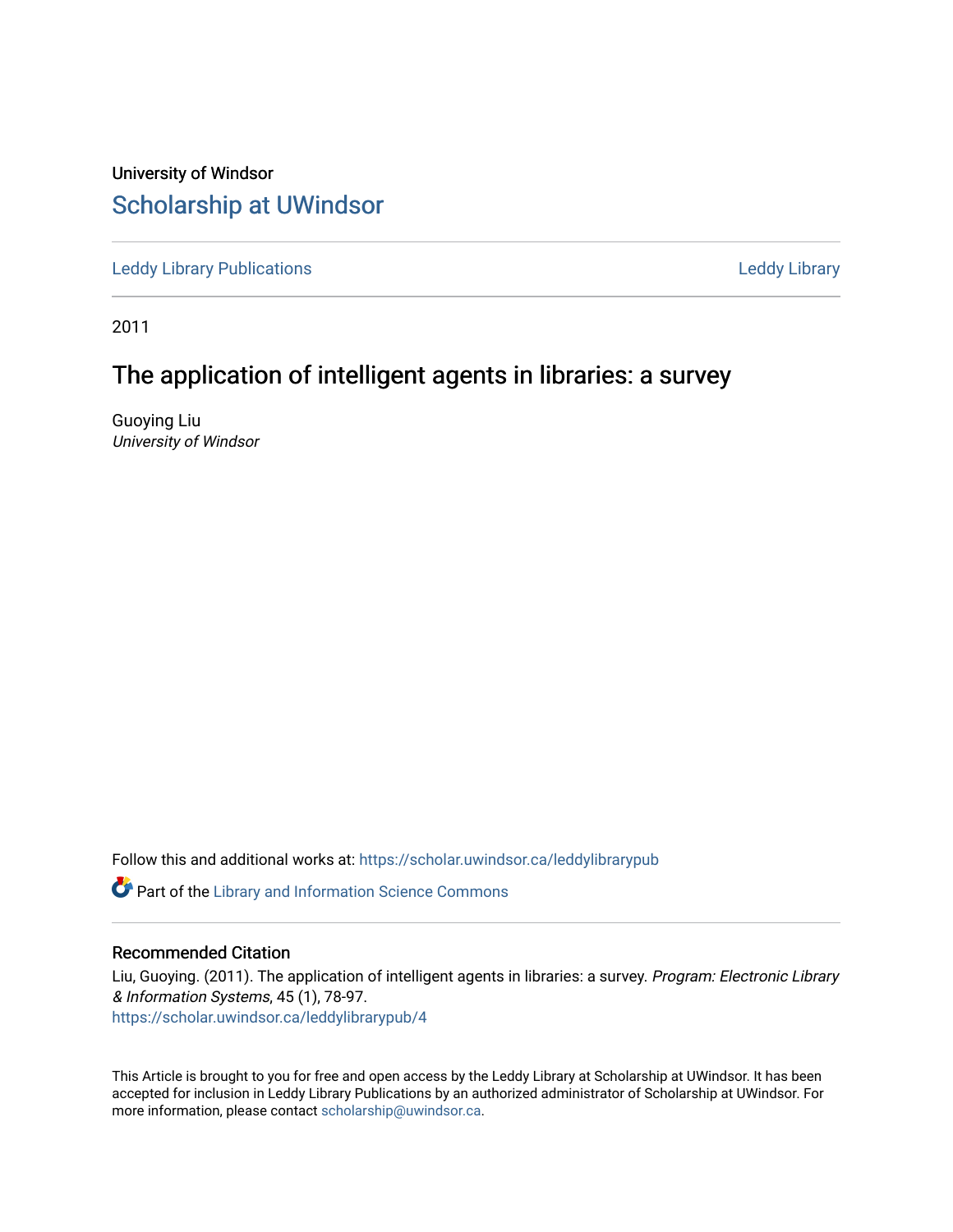# **The Application of Intelligent Agents in Libraries: A Survey**

# **Guoying Liu**

**Author:** Guoying Liu is Systems Librarian at University of Windsor Leddy Library,

Ontario, Canada. E-mail: [gliu@uwindsor.ca.](mailto:gliu@uwindsor.ca)

#### **Abstract**

**Purpose** – To provide comprehensive literature review on the utilisation of intelligent agent technology in the library environment.

**Design/methodology/approach** – Research papers since 1990 on the use of various intelligent agent technologies in libraries are divided into two main application areas: (1) Digital Library (DL), including agent-based DL projects, multi-agent architecture for DLs, intelligent agents for distributed heterogeneous information retrieval and agent support to information search process in DLs; and (2) services in traditional libraries, including user interface for library information systems, automatic reference services and multi-agent architecture for library services. For each paper on the topic, its new ideas or models, referred work, analyses, experiments, findings and conclusions are addressed.

**Findings** – The majority of the literature covers DLs and there have been fewer studies about services in traditional libraries. A variety of architecture, framework and models integrating agent technology in library systems or services are proposed, but only some of them have been implemented in the practical environment. The application of agent technology is still at the research and experimentation stage. Agent technology has great potential in many areas in the library context; however it presents challenges to libraries which want to be involved in its adoption.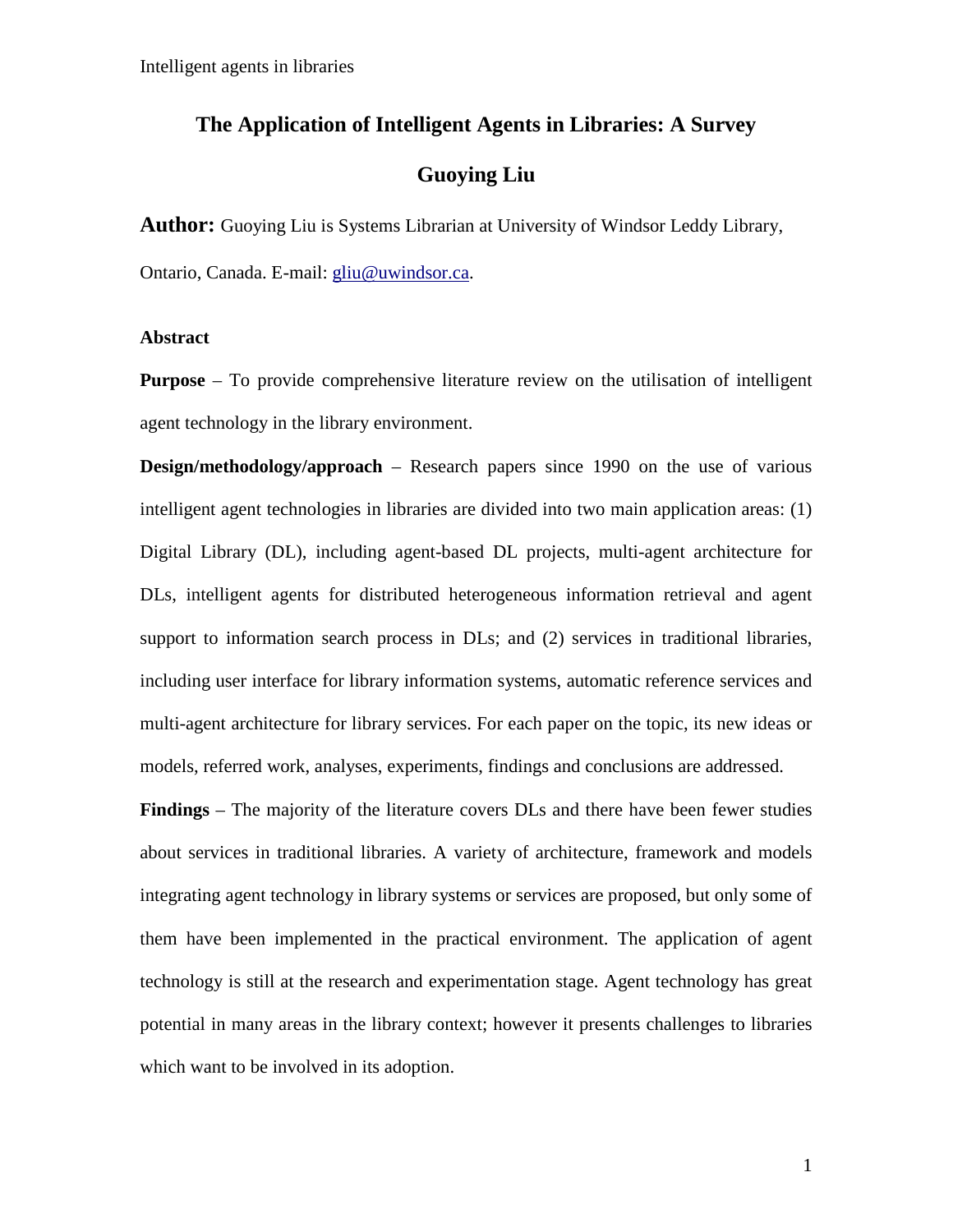**Practical implications** – The survey has practical implications for libraries, librarians and computer professionals in developing projects which employ intelligent agent technology to meet end users' expectations as well as to improve information services within limited resources in library settings.

**Originality/value –** The paper provides a comprehensive survey on the development and research of intelligent agents in libraries in literature.

**Keywords –** Intelligent agents; Artificial intelligence; Libraries; Library services; Digital libraries; Library systems

**Paper type –** Literature review

Word length: 9584

#### **1. Introduction**

Modern libraries have evolved from centralised, paper-based systems into distributed networks of digital and non-digital materials, providing innovative library services as well as traditional services. With the dramatic increase of available materials and user expectations, libraries are forced to exploit new technology to fulfil their missions with relatively limited resources. Intelligent agent technology, a rapidly developing research area, has the potential for libraries.

In Computer Science, intelligent agents often refer to software systems which are able to take actions towards their goals without human intervention. An intelligent agent may have the ability of reasoning, planning, learning and collaborating with users or other agents in various environments. The intelligent agent technology has been adopted in many areas, including industrial control, medical diagnosis, stock trading, personal assistance, games, scientific discovery and information retrieval, etc. This survey covers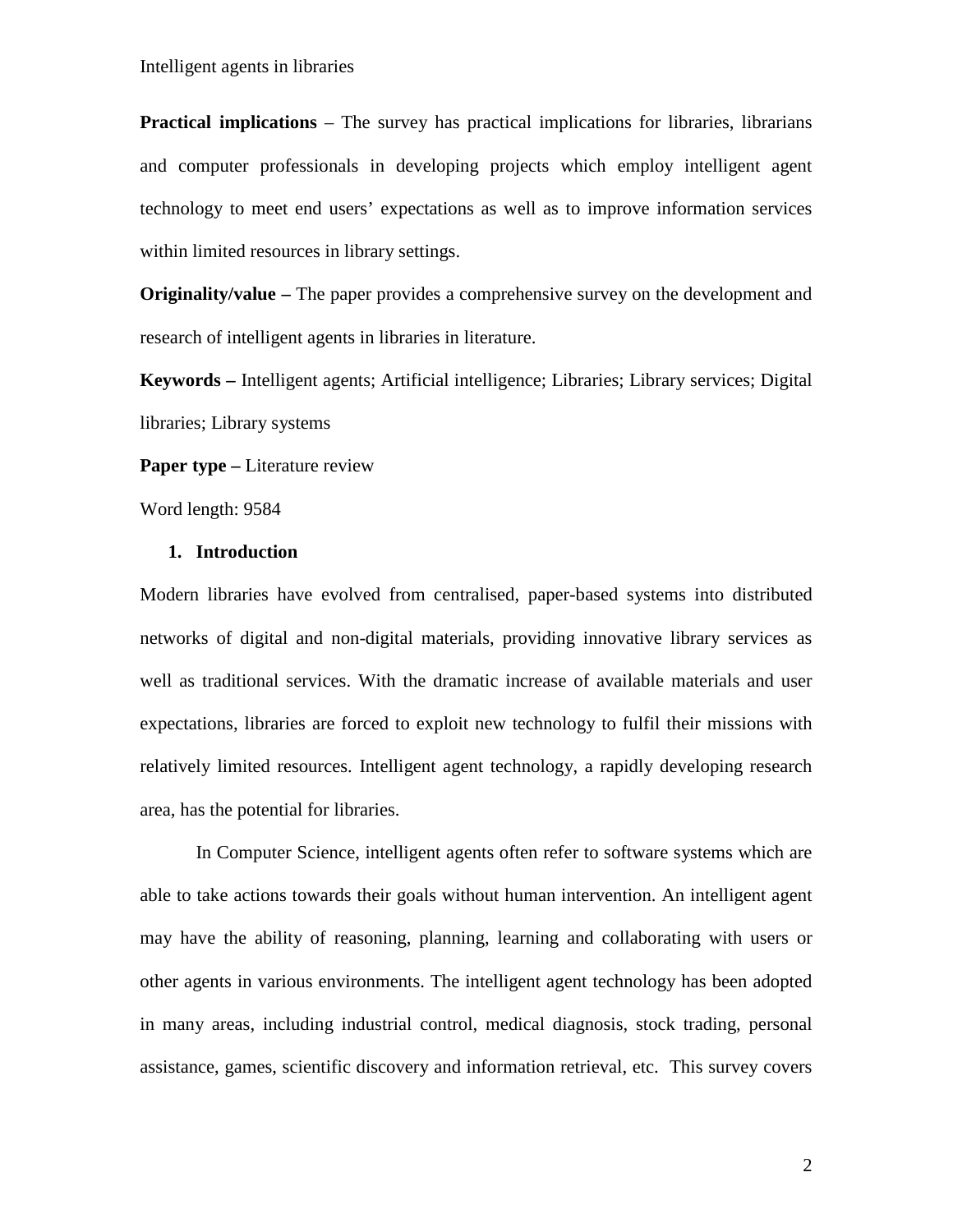research on the application of intelligent agent technology in the library environment since the 1990s. Research projects and papers were identified using sources such as Google Scholar, the Association for Computing Machinery (ACM) Digital Library, the Institute of Electrical and Electronic Engineers (IEEE) Xplore, and researchers' websites, etc. No doctoral work in this area was found in literature, and only one masters dissertation was identified. The majority of the identified work is about the use of intelligent agents in Digital Library (DL), including main DL projects funded by government bodies in different countries. These projects adopt agent technology as underlying architecture to support information search and retrieval in DLs. Many papers in literature are related to these projects, either directly resulting from them or referring to them. These papers can be divided into three sub-categories:

- Multi-agent based architecture for DLs. Papers in this sub-category emphasize on constructing a DL which is able to support large amounts of digital content organization and decentralised service delivery.
- The use of agent technology for information retrieval from distributed sources. This sub-category is mainly about retrieving heterogeneous, distributed information in federated DLs.
- Agent support to information search process in DL environment, including strategic search support, proactive search support and intelligent assistance to information search and retrieval, etc.

Only a few research papers address the application of intelligent agent technology for services provided in traditional libraries. In contrast to DLs, traditional libraries in this survey refer to physical library settings where librarians and library staff perform tasks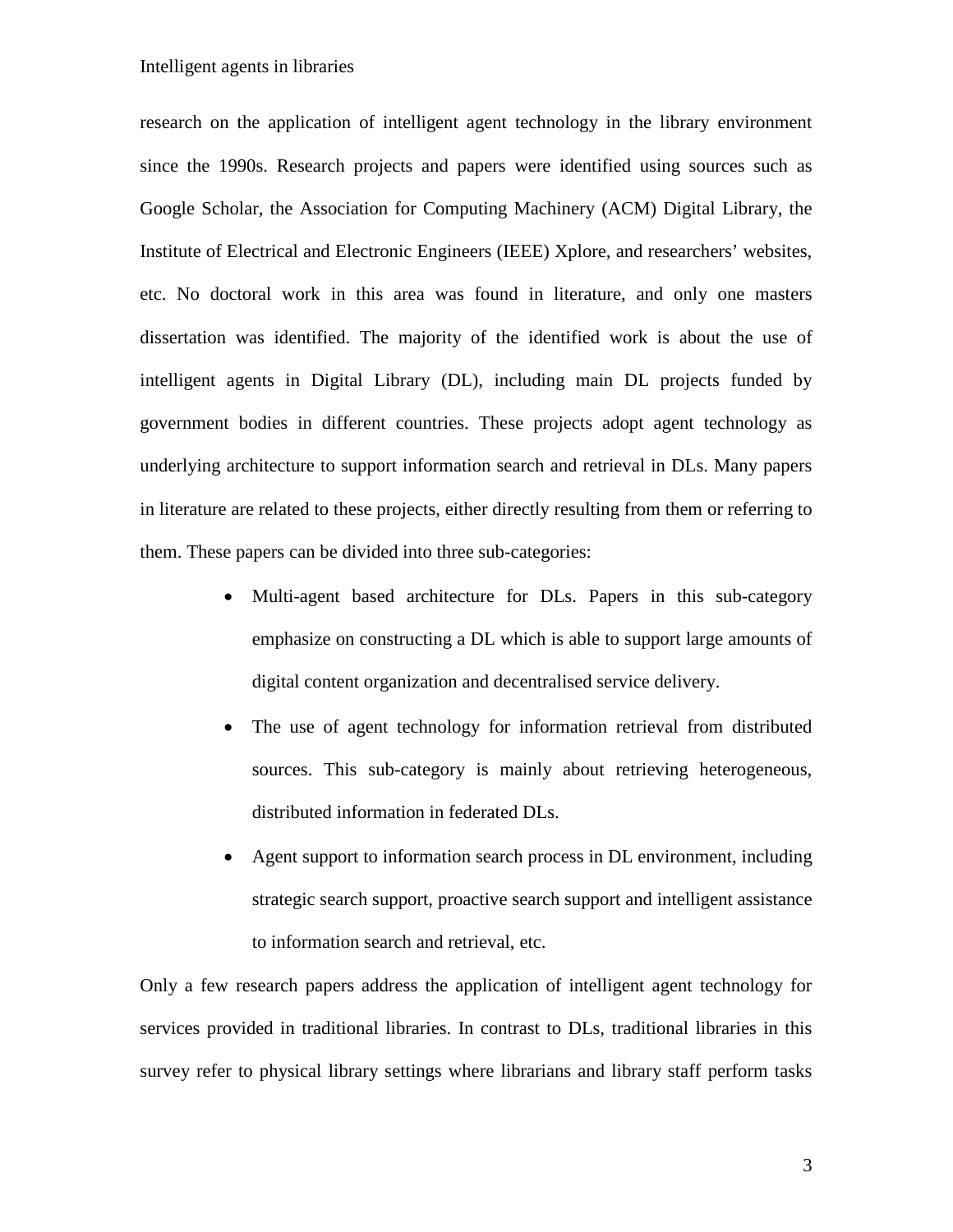and provide services to end users. A traditional library usually contains both print and digital content, physical and electronic services. Existing research in this category includes agent-based user interface design for library information systems, automatic reference services by agents, and multi-agent models for library services. The literature review also identified a conceptual paper on agent technology in modern libraries from a librarian's perspective. It provides background information as well as case studies for agent application in areas relevant to library and information settings. In addition, a general review paper presents application examples of intelligent agents in different contexts and their possible application in fulfilling a wide range of library tasks and services.

#### **2. Background**

The concept of intelligent agents belongs to the field of Artificial Intelligence, a branch of Computer Science (Poole et al, 1998). The idea of intelligent agents was introduced in the mid-1950s, and they have been defined in many ways. From the perspective of building an agent, Russell and Norvig (2003) define an agent as "anything that can be viewed as perceiving its environment through sensors and acting upon the environment through actuators" (p. 32). This definition emphasizes computational intelligence of agents. Maes (1995) states that "agents are computational systems that inhabit some complex dynamic environment, sense and act autonomously in this environment, and by doing so realize a set of goals or tasks for which they are designed" (p. 108). The statement indicates that an agent is goal-oriented and the environment is complex. Wooldridge and Jennings (1995) describe an agent as a computer system that is "either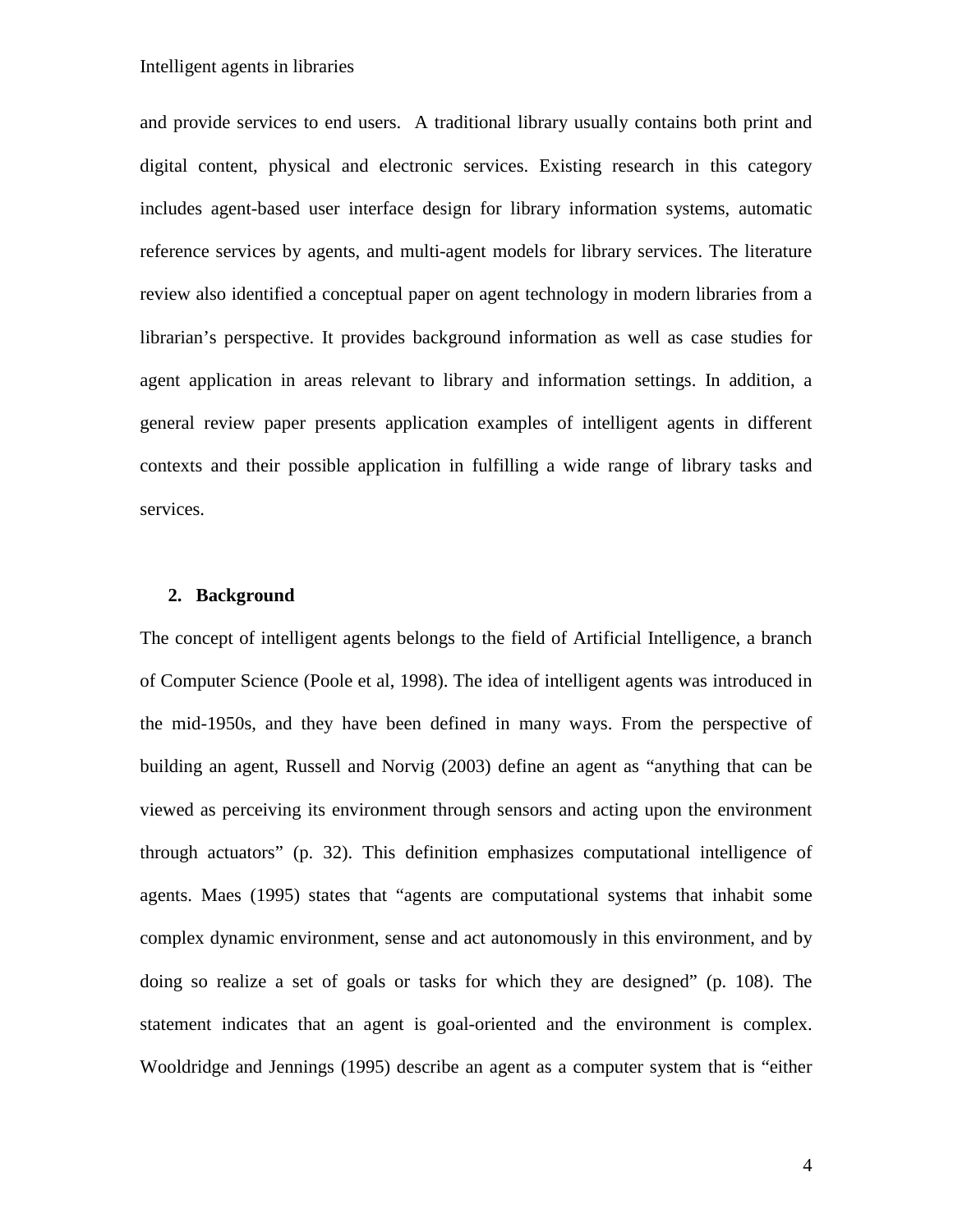conceptualised or implemented using concepts that are more usually applied to humans" (p. 5). Although no definition for intelligent agents has been universally accepted (Dent, 2007), there is a broad consensus that agents should have the property of autonomy. They may also have other attributes, such as social ability, reactivity, pro-activeness, rationality and mobility, etc. (Wooldridge and Jennings, 1995). Intelligent agents can be classified from different perspectives. According to their intelligence degree, agents are classified into: reflex agents, goal-based agents, utility-based agents and learning agents (Russell & Norvig, 2003). Based on their functionality, intelligent agents are categorized to the following types: collaborative agent, reactive agents, mobile agents, interface agents, Internet agents, etc. (Hostler et al., 2005).

Russell and Norvig (2003) introduce the basic concepts of intelligent agents, including knowledge representation and reasoning, planning, decision-making and problem solving. They also present example agent systems in the areas of autonomous planning and scheduling, game playing, autonomous control, diagnosis, logistics planning, robotics, language understanding and problem solving. The book is widely adopted as the textbook by many undergraduate and graduate computer science and engineering courses around the world. Klusch et al. (2003) provide introductions and surveys on agent-based information systems and the information agent, a concept more relevant to the library world. According to this book, an information agent is capable of accessing, acquiring, mediating and maintaining information in a distributed networked environment on behalf of human users or other agents. There are several classes of information agents, such as rational agents, adaptive agents and mobile agents. A rational agent is capable of making decision rationally on when and how to take actions; an

5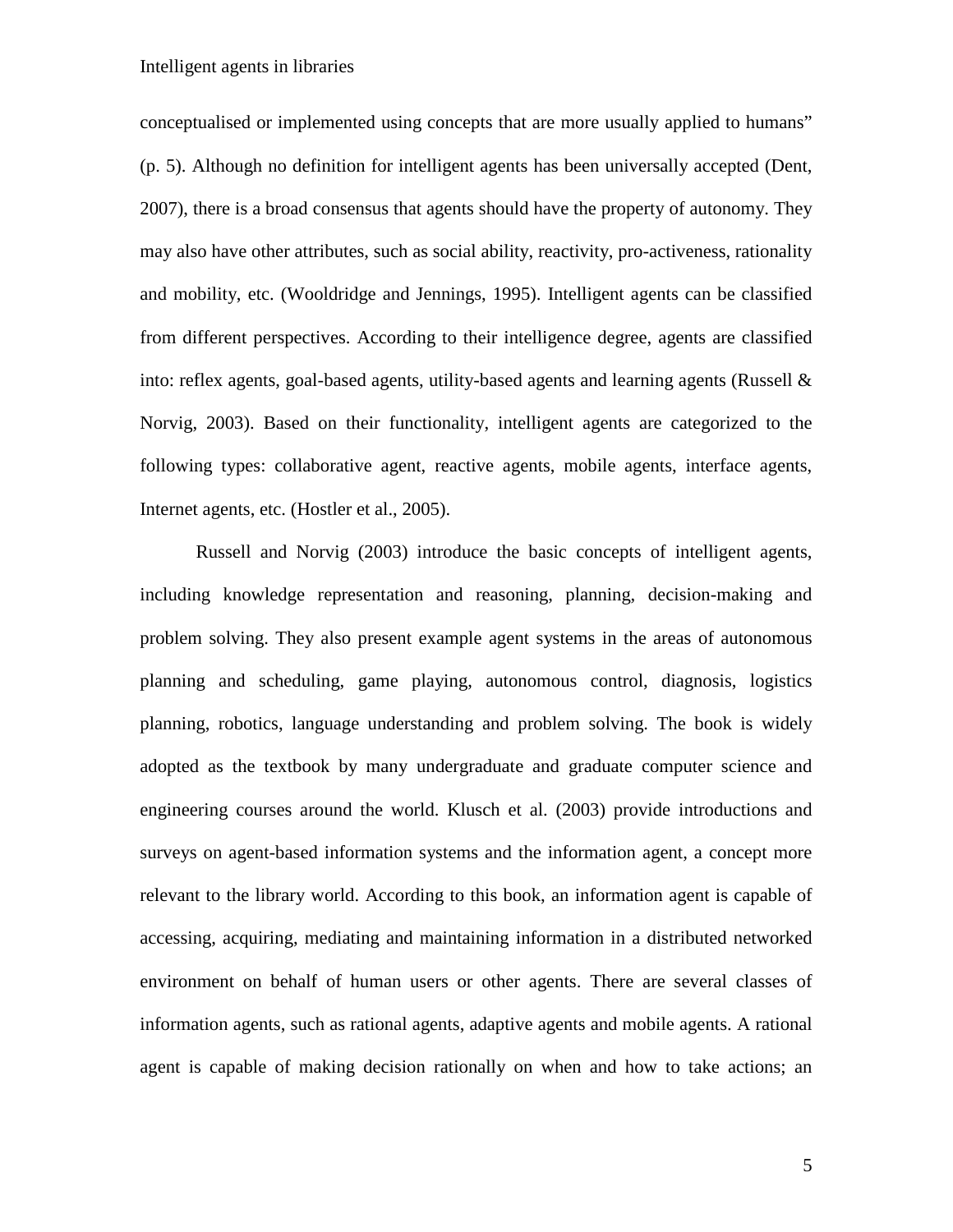adaptive agent has the ability to adapt to changes in its environment; and a mobile agent is able to travel the network to perform tasks in a remote site (Klusch, 2001).

The applications of intelligent agent technology are well documented in literature from a computer science or engineering perspective, but not from a library perspective. Dent (2007) appears to be the first librarian to review the research on the use of artificial intelligence in areas relevant to information settings. The author refers to a variety of papers and books from 1988 to 2006 on the concept of agent technology and its applications in web-based environment. This paper covers the areas of search engines, the online shopping market and support for teaching and learning. The author also studies three practical application cases of agent technology in library settings: the University of Michigan Digital Libraries (UMDL) project, the project Managing the Hybrid Library for the Benefit of Users (MALIBU) and the Distributed Agents for User-Friendly Access of Digital Libraries (DAFFODIL). Information professionals play a key role in the agentbased system development and implementation in all these cases. In addition, the paper presents an agent-based conceptual model for personalised information environment. The author claims that intelligent agent technology has potential in many library areas, such as information literacy, virtual reference, collection management, user search support and uses for routine tasks. The paper concludes that agent technology has both technical and social implications to libraries and librarians, including conceptualising appropriate uses of agent technology, and the development and implementation process of agent technology in library and information systems. Lohani and Jeevan (2007) introduce the concept, attributes and different types of intelligent agents, as well as their application areas and examples, such as personal assistants, visitor hosting systems, data mining,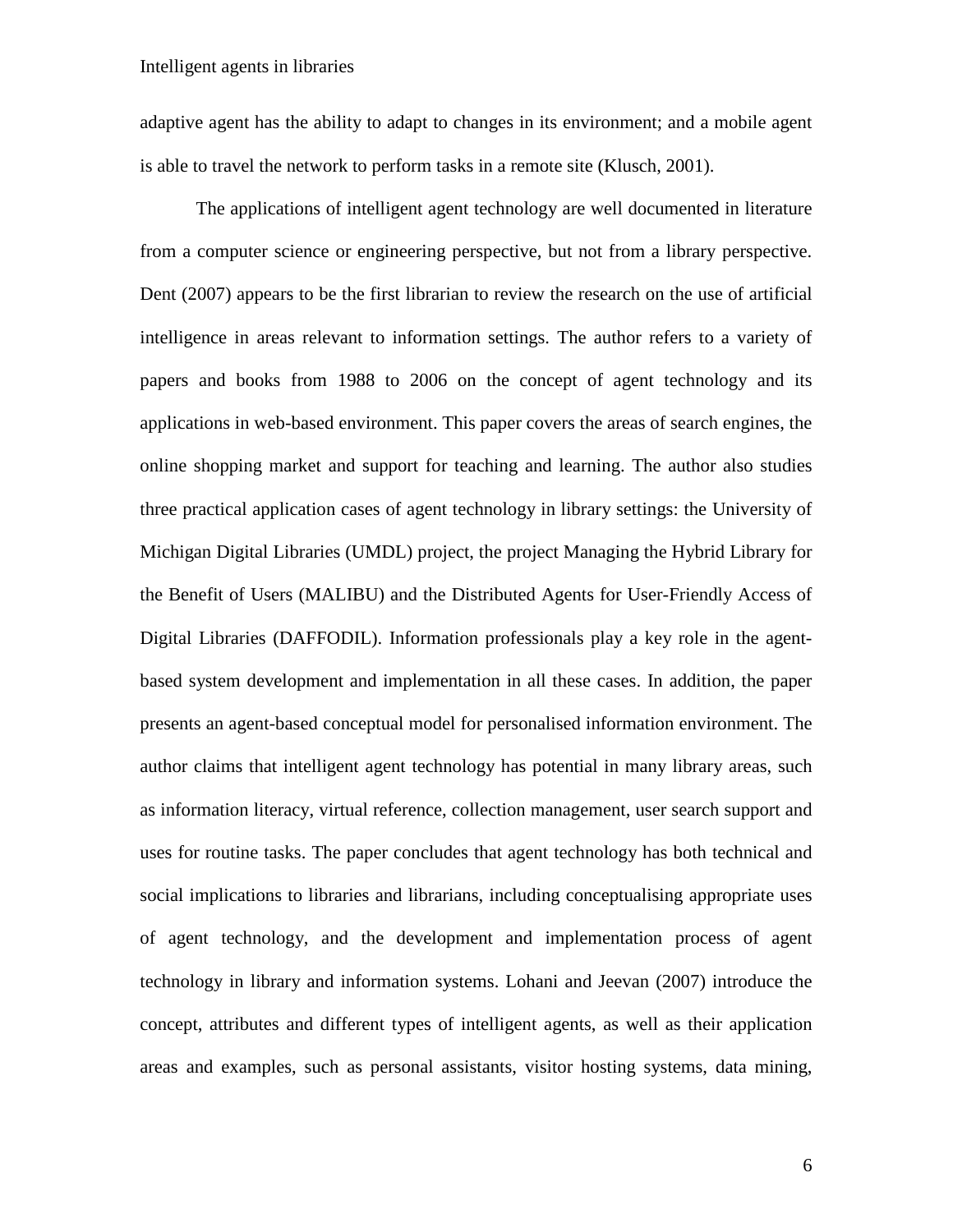network management and air/land traffic control. The paper also discusses the potential use of intelligent agents for a variety of library services and tasks, including electronic information services, collection development and acquisition, library material classification, indexing and abstracting, circulation and reference services, etc. The authors claim that it is feasible to apply intelligent agents in various contexts to improve information organization and library services.

#### **3. Intelligent agents in DLs**

### *3.1 Agent-based DL projects*

There are three major agent-based DL projects conducted in the US, the UK and Germany respectively. Many papers in literature are based on these projects or refer to them.

The UMDL project is sponsored by the National Science Foundation (NSF), Advanced Research Projects Agency (ARPA) and the National Aeronautics and Space Administration (NASA). According to its website, the project started in 1994 and the latest work was published in 1998 (University of Michigan). A multi-agent architecture is proposed to provide access to information in different multimedia formats. The architecture also supports automatic completion of administrative tasks (Birmingham, 1995).

The MALIBU project is part of the Electronic Libraries Programme (eLib) project in the UK which is funded by the Joint Information Systems Committee (JISC). It has three major partner institutions, including King's College London, Oxford University and Southampton University. The project timeline is 1998-2001 (eLib Programme Office,

7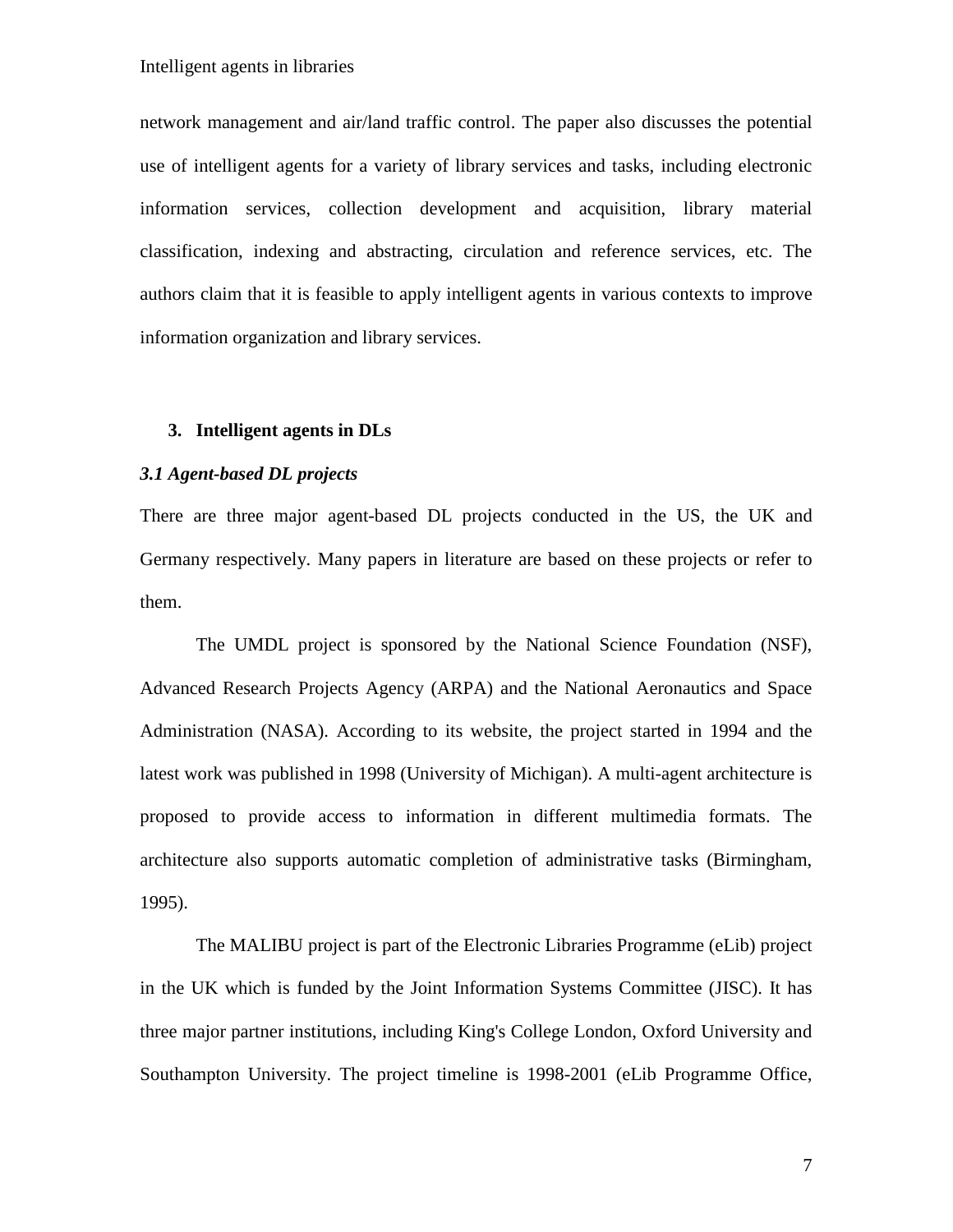1998). It aims to provide access to both print and electronic resources within a union framework. A multi-agent architecture is implemented in the search engine prototype. It allows users to search for and retrieve a variety of digital and non-digital, internal and external resources using a single interface. The architecture supports distributed development, agent interaction and system maintenance (Dent et al, 2001).

The DAFFODIL is a search interface project for DLs funded by the German Research Foundation (DFG). The project timeline is from 2000 to 2004, but the most recent paper on the project website was published in 2009 (Daffodil, 2009). The project aims at providing strategic support for users to search and retrieve information in DLs.

#### *3.2 Multi-agent architecture for DLs*

Multi-agent systems for DLs have been proposed by many papers in literature. Most of these papers were published in the late 1990s and based on work completed by researchers from the US, Mexico and the UK.

Birmingham (1995) appears to be the first to identify the need for software architecture to federate multiple DLs. The author suggests that the agent properties of autonomy and negotiation make the agent-based architecture suitable for the UMDL project, as shown in Figure 1.

Take in Figure 1

Figure 1. UMDL agent types (Birmingham, 1995)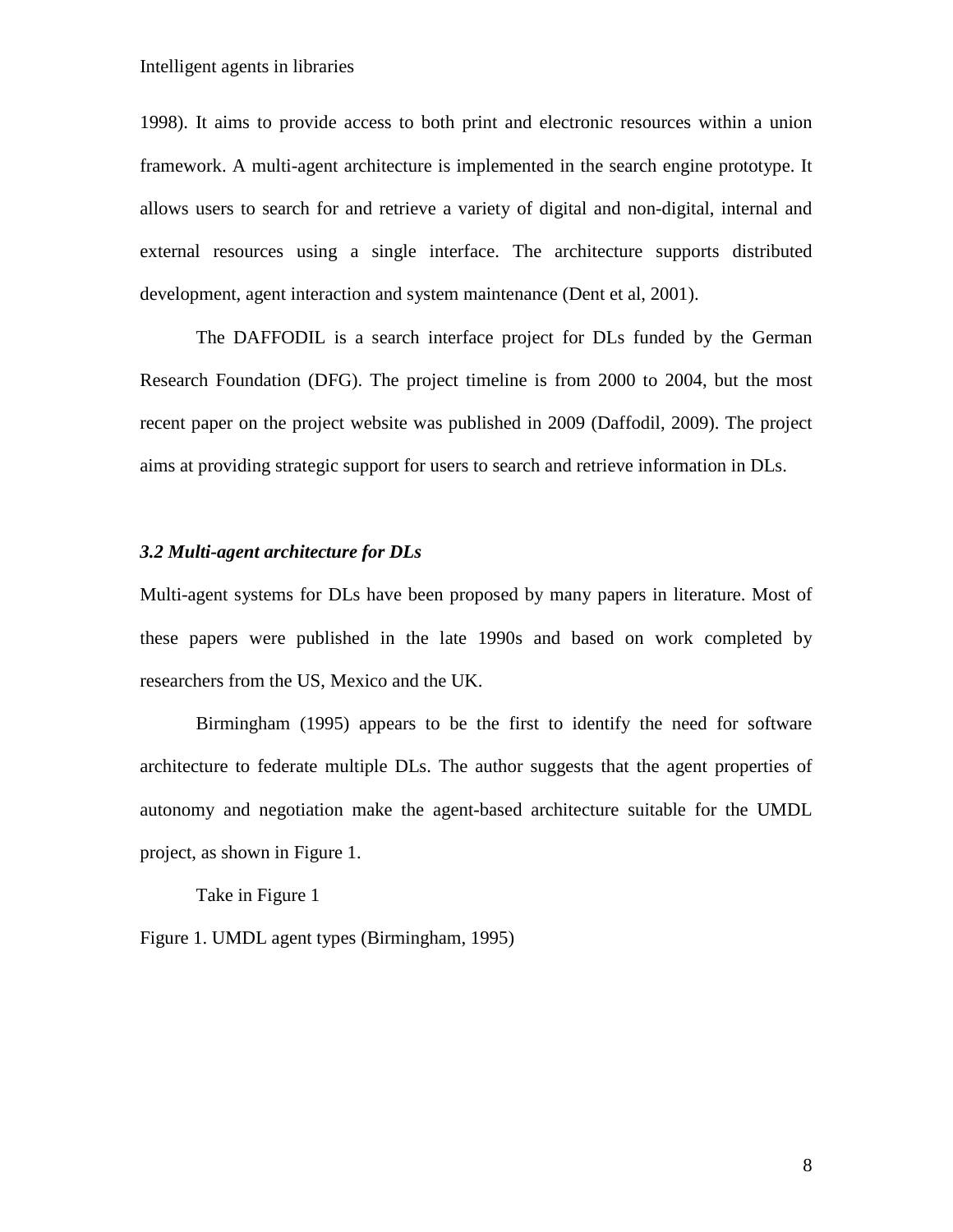

In the architecture, an agent represents a collection or a service in the library. There are three classes of agents: UIAs (User Interface Agents); Mediator Agents; and CIAs (Collection Interface agents). The UIA provides a communication wrapper around a user interface. It formats queries in the proper form, and sends the user's profile to mediator agents to guide the search process. There are two types of mediators: registry agents and query-planning agents. These agents work together to perform many functions, for example, referring the initial requests or transmitting search results. Similar to UIAs, the CIAs provide a communication wrapper for collections.

The architecture has been implemented in the UMDL which includes approximately 50 CIAs and supports basic searches. The author claims that it supports task decentralisation and is feasible, scalable, extensible and modular. It is the milestone architecture for DLs and has been cited by many later studies in literature.

Sanchez and Leggett (1997) propose the AGS, agent services architecture for DLs. They introduce the concept of agent services which are defined by publishers or librarians and subscribed by users. The authors adopt the server/client structure in the AGS architecture. The AGS is composed of Active Library Service, User Agent Management and User Agent Director. A prototype of the architecture has been implemented. Based on the experiments conducted on the prototype, the authors claim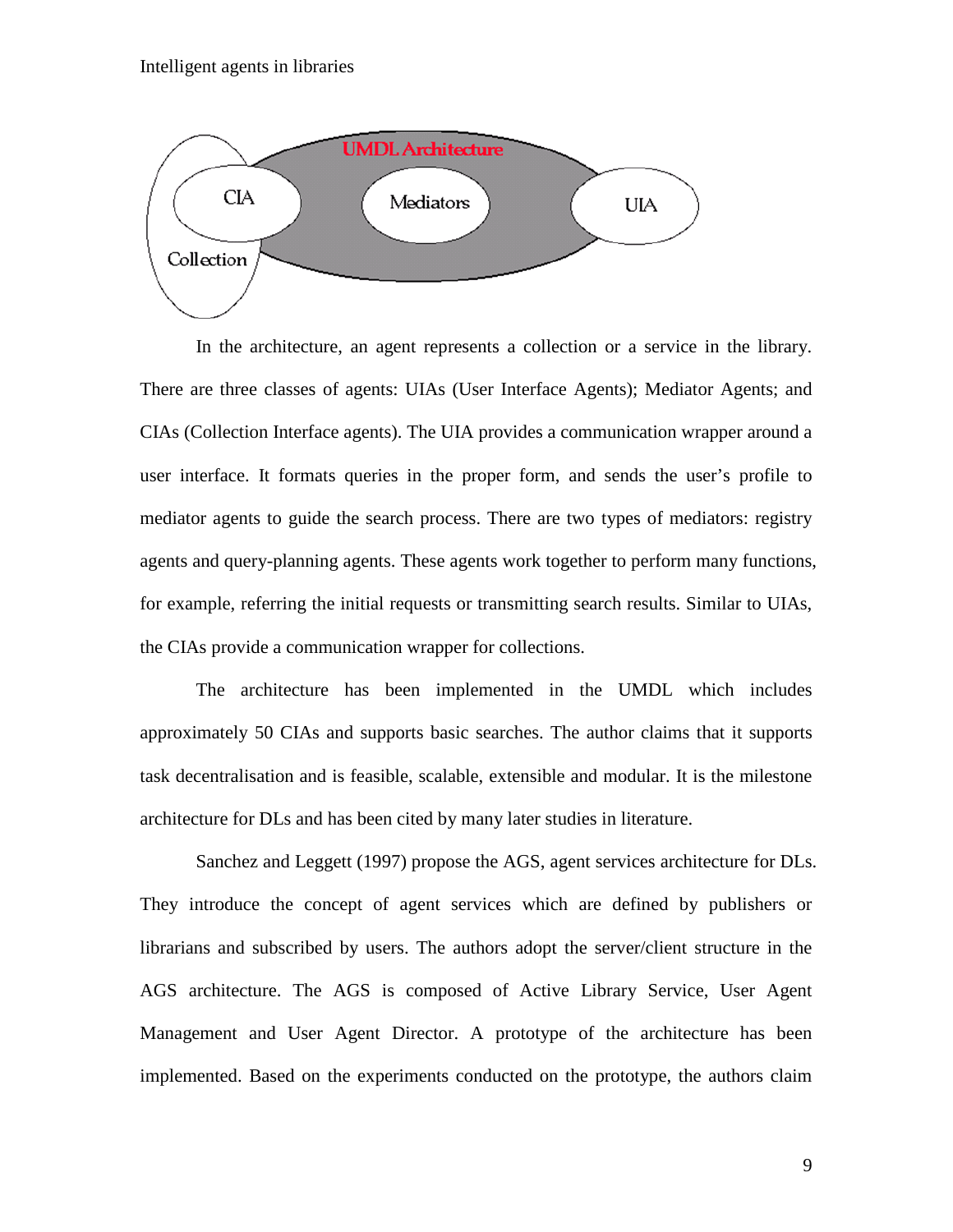that the architecture is feasible and applicable. This paper suggests that future work focuses on producing agents with diverse functions and using agents in the construction of a DL.

In 1997, Ferguson and Wooldridge present the Zuno Digital Library (ZunoDL) framework which consists of agents representing consumers, producers and facilitators. Consumers are realized as User Interface Agents which interact with library end users. Producers include Library Service Agents and Catalogue Agents which correspond to information providers. Search Agents represent facilitators which act like brokers between consumers and producers. Two products have been created from this project: the Zuno Digital Publisher and a client-side User Interface Agent. The authors claim that the framework is decentralised, domain independent and designed as information economy.

The abovementioned architectures are quite similar in terms of their basic structures: they all have different types of agents working with the resources, the users and the mediation of agents and tasks respectively.

## *3.3 Intelligent agents for information retrieval in DLs*

A number of research papers examine the use of agent technology to provide support to heterogeneous, distributed information search and retrieval in federated DLs, including information retrieval in the hybrid library, web-based information retrieval, mobile agents for remote information retrieval and processing, ontological agents for heterogeneous information retrieval, and the interoperability of distributed information retrieval. All proposed solutions are based on multi-agent systems. Most papers are completed by researchers from institutions in the UK, Canada, Mexico, Italy, China, and the US.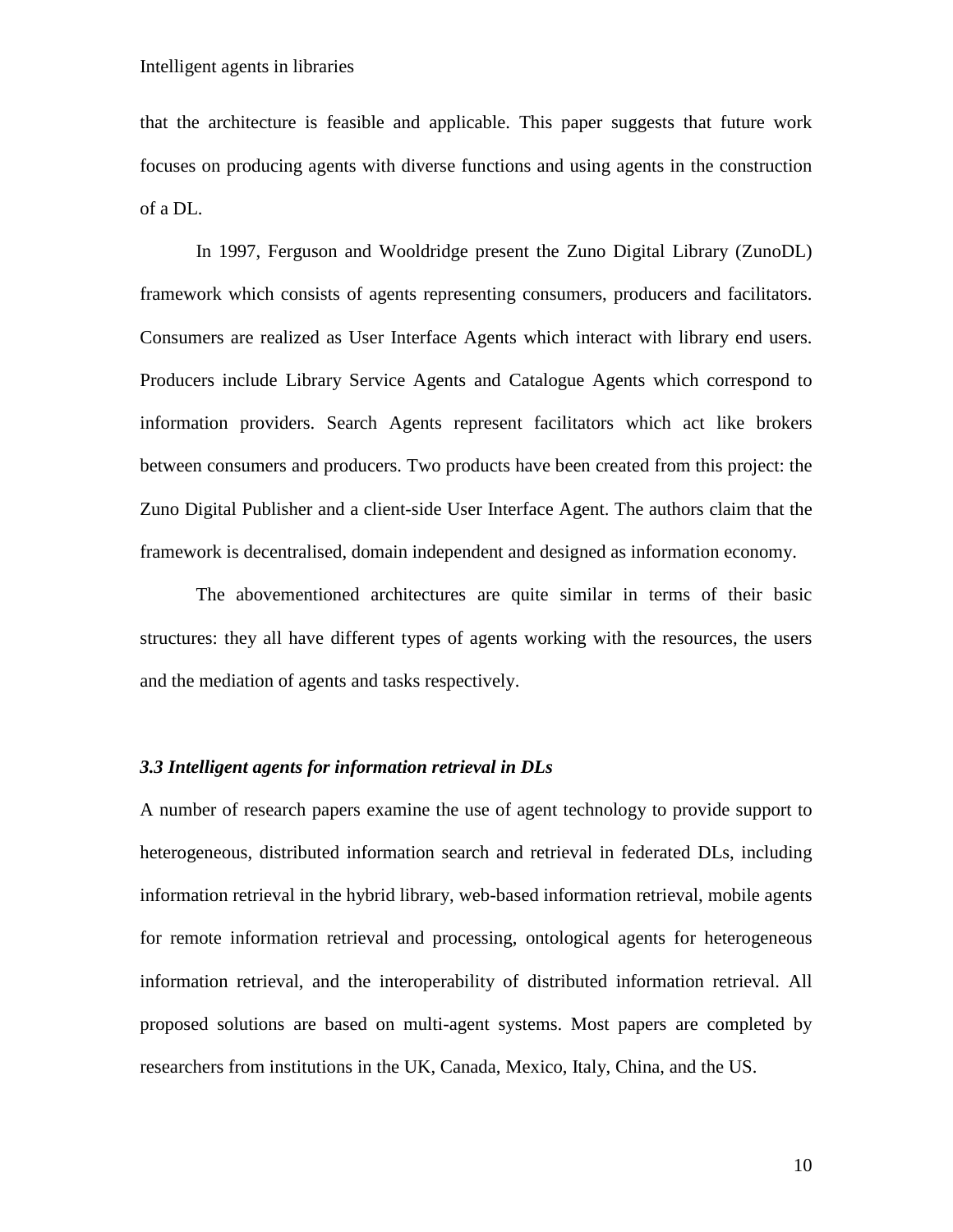#### *3.3.1 Information retrieval in the hybrid library*

Dent et al. (2001) introduce the agent technology, GIGA (Global Information Gathering Architecture) which was used in the MALIBU prototype supporting the hybrid library. There are both digital and non-digital resources available in the hybrid library. Different from previous search engines, the GIGA supports heterogeneous information search and retrieval in a distributed environment. The GIGA architecture is an improvement on the work of Wiederhold (1991). It adds a brokerage layer, the meta agent for agent interaction and resource control to the original structure. The paper also adopts the keyvalue representation for the ontologies and sub-ontologies to lessen the overhead and simplify the development and implementation.

The search engine has been implemented and tested in three institutions in the UK. The users' feedback indicates that it is useful to apply intelligent agent technology to search engines for the hybrid library. The authors claim that the agent architecture of the GIGA has various advantages compared to traditional search engine architecture in terms of agent interaction, distributed development support and system maintenance, etc. They conclude that agent technology has many implications for the hybrid library environment.

#### *3.3.2 Web-based information retrieval*

Detlor and Arsennault (2002) investigate the use of intelligent agents in seeking and retrieving web-based library information based on the following work: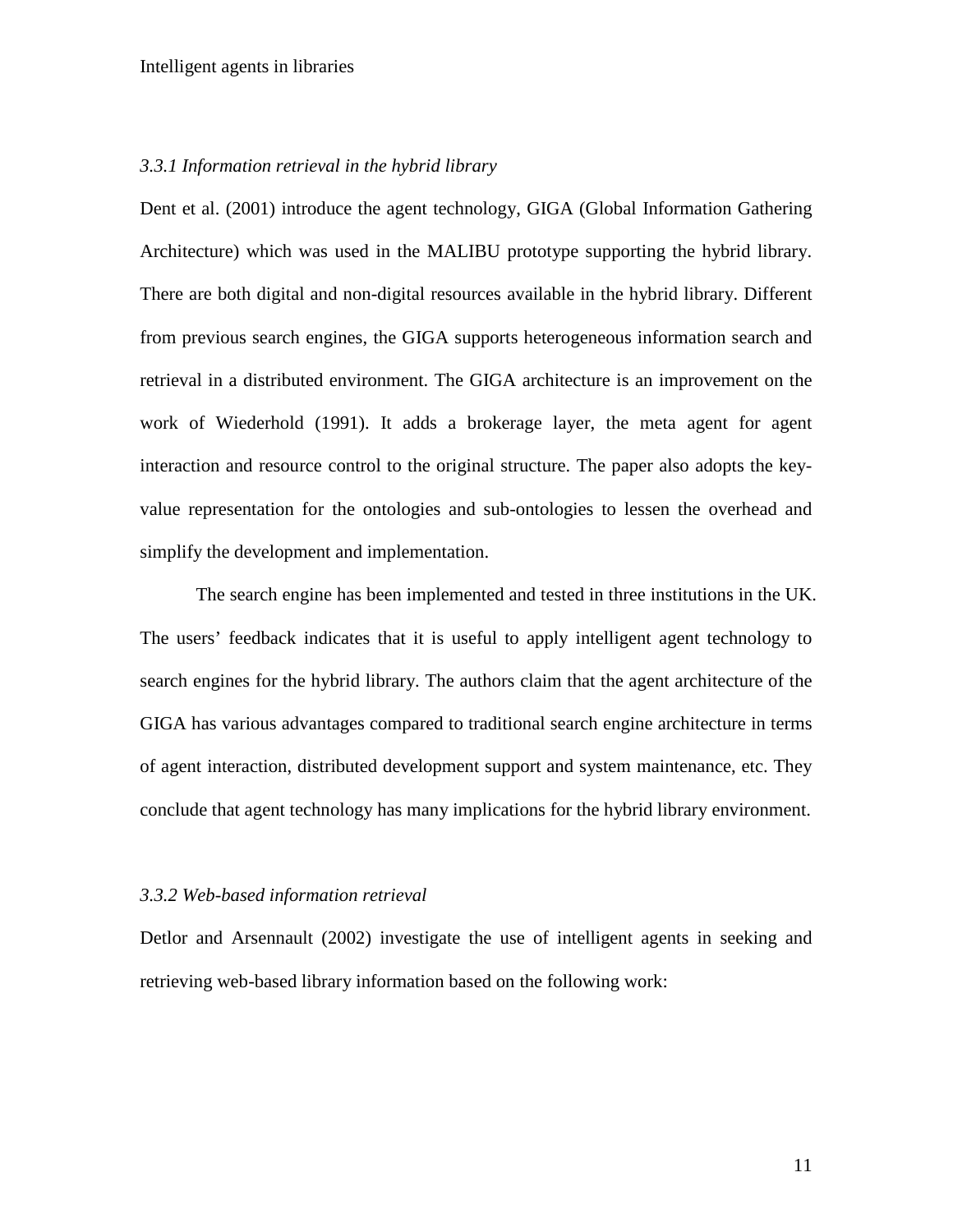- interface agents providing personal assistance to users based on their information search behaviour and preferences, such as news-editors and information filters (Maes, 1994; Nwana & Ndumu, 1999);
- information agents performing information-laden background tasks, such as web indexing spiders and crawlers (Nwana & Ndumu, 1999);
- interface agents supporting the web-based information browse and search by Choo et al. (1998; 1999; 2000) and Detlor & Sproule (2002).

However, none of the above work integrates the different types of agents into one system. The authors further refer to the agent-based architecture of DLs, including the UMDL (Birmingham, 1995) and the ZunoDL (Ferguson & Wooldridge, 1997). The limitation of these architectures is that they are only designed for specific library environments.

Based on the referred work, Detlor and Arsenault (2002) propose a generic multiagent model for information seeking and retrieval as illustrated in Figure 3.

Take in Figure 3

Figure 3. An agent-based model of information seeking and retrieval for library contexts (Detlor & Arsenault, 2002, p. 406)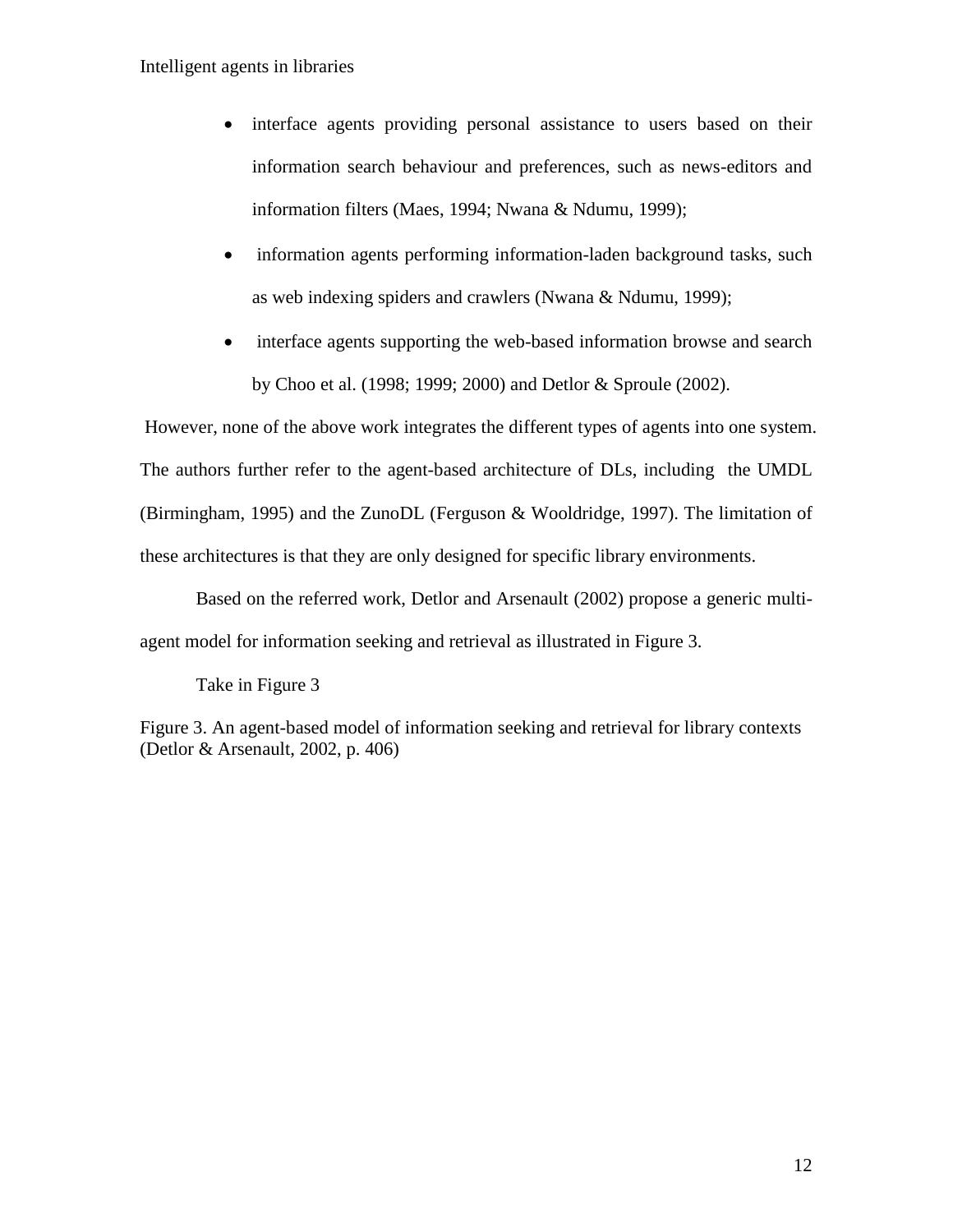

Other Local & Remote Library Users

In the model, an individual user has a personal interface agent. The interface agent monitors the user's information seeking behaviour and provides assistance to the user. The information agent serves as an information intermediary. The server agents fulfill the requests from the information agents on specific collections. These agents collaborate to help users retrieve information. The authors claim that the model enhances the web-based information seeking and retrieval and can be expanded to incorporate other types of intermediary agents in the future.

## *3.3.3 Mobile agents for remote information retrieval and processing*

The use of mobile agents for distributed information retrieval and processing has been addressed in many studies. Dale (1997) presents a framework using mobile agents to move across distributed computing environments and interact with other agents and human users. Wook et al. (2001) propose the Timed Mobile Agent Planning scheme to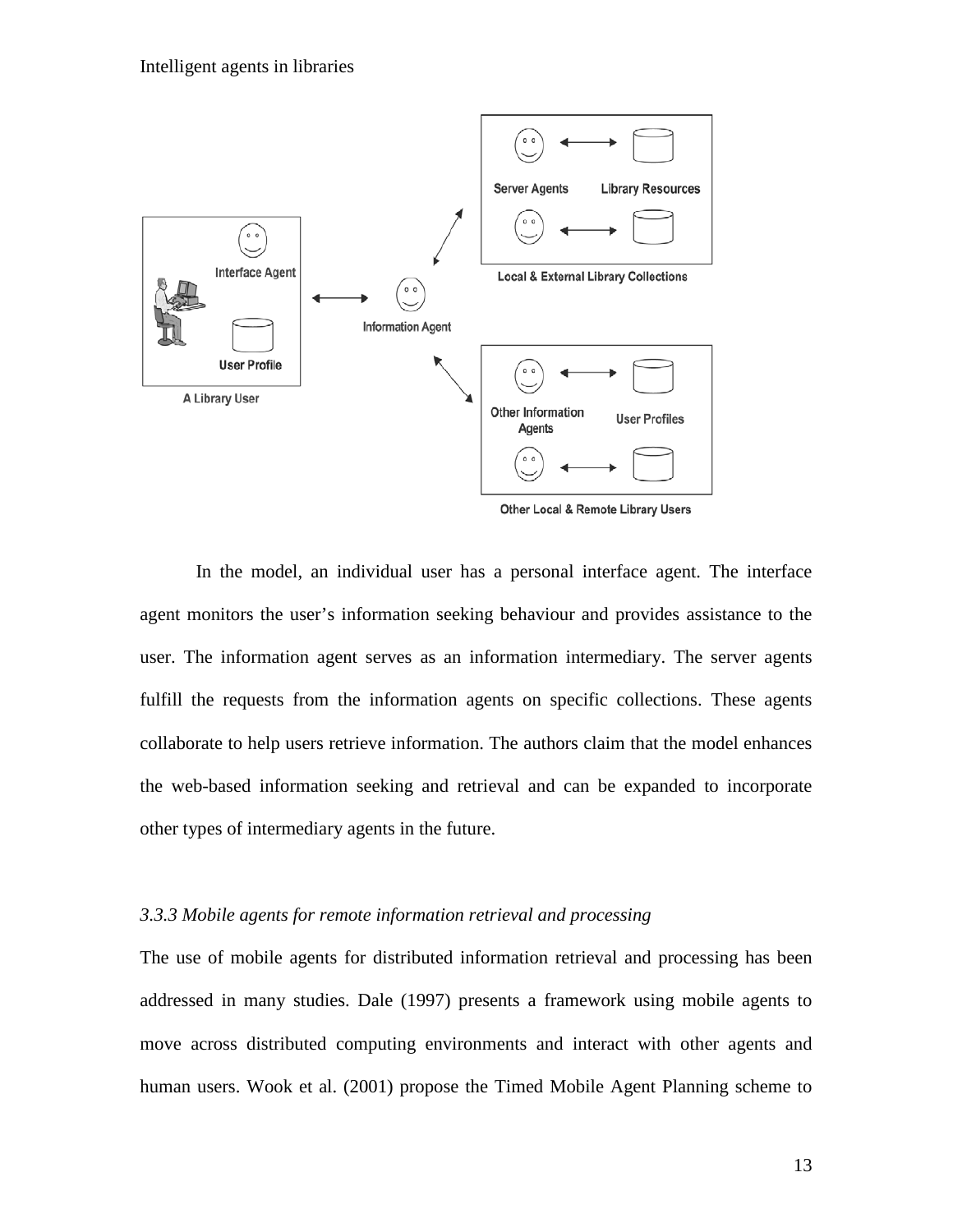retrieve information from distributed places. These studies, however, do not focus on library settings.

Sanchez et al. (2002) propose the Mobile Agents in Digital Libraries (MAIDL) framework which incorporates mobile agents to support the information retrieval from a set of heterogeneous, distributed DLs. The MAIDL framework includes:

- mobile agency: providing an execution environment for mobile agents;
- mobile agents: moving across network nodes for users to access local as well as distributed information resources;
- Open Archive Initiative (OAI) protocol server: supporting the metadata harvesting protocol;
- information retrieval services: locating information and determining its relevancy for mobile agents.

A prototype based on the proposed framework has been implemented and tested. The experiment results indicate the performance of the system is acceptable to users. The authors claim that the proposed framework is practical to use mobile agents to retrieve distributed information from federated DLs. They indicate that future work focuses on facilitating inter-agent communication and adopting advanced methods, such as user profiles, site load and network metrics.

Yang et al. (2002) identified the practical problem of processing and retrieving large datasets which are created at geographically distributed remote places. The authors refer to a number of DL projects, including the UMDL (Birmingham et al., 1995), the University of California at Berkeley DL Project (Wilensky, 1995), the Alexandria DL (Andresen et al., 1998), the Carnegie Mellon information digital video library project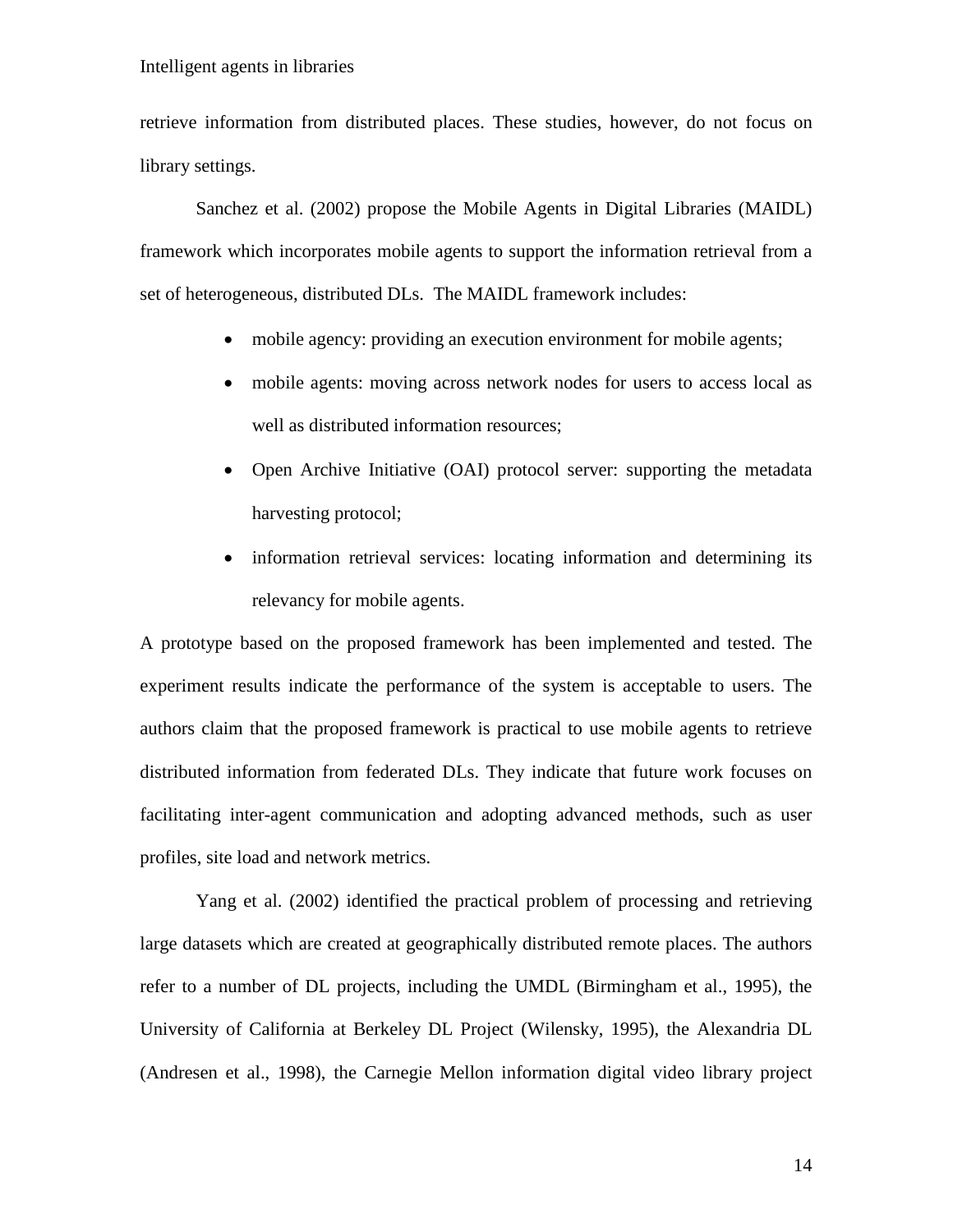(Christel and Martin, 1998), the University of Illinois at Urbana-Champaign (UIUC) DL project (Bishop, 1998), the Stanford DL Project (Paepcke et al., 1999), the DigiTerra at Rutgers University (Adam et al., 2000), and the Virtual Community Library ((Rasmusson et al., 1998).

Based on these projects, the authors propose an agent-based framework utilising mobile agents as well as stationary agents to support data processing in DLs. They indicate that this approach is particularly useful when data migration cannot be achieved. The framework has been implemented in the Synthetic Aperture Radar Atlas (SARA) remote-sensing library. There are two types of agents in the SARA system: one is the user interface agent, including user request agent and user presentation agent; another is the local interface agent, including local assistant agent, local management agent, local integration agent, local retrieval agent and local security agent. The system uses XML schema for agent communication. The authors claim that the framework is capable of supporting large dataset management and parallel queries as well as providing an XMLbased data model for the distributed data integration. Further information is provided by Yang et al. (2005).

#### *3.3.4 Ontological agents for heterogeneous information retrieval*

Ontologies have been adopted for information retrieval and processing in a number of projects. Pomerantz & Silverstein (2001) develop ontologies to address the problem of semantic heterogeneity in distributed information retrieval. Fensel (2001) uses ontologies and agents in the semantic web project for heterogeneous information access. Saavedra (2003) utilises ontologies to merge different databases at run time. However all these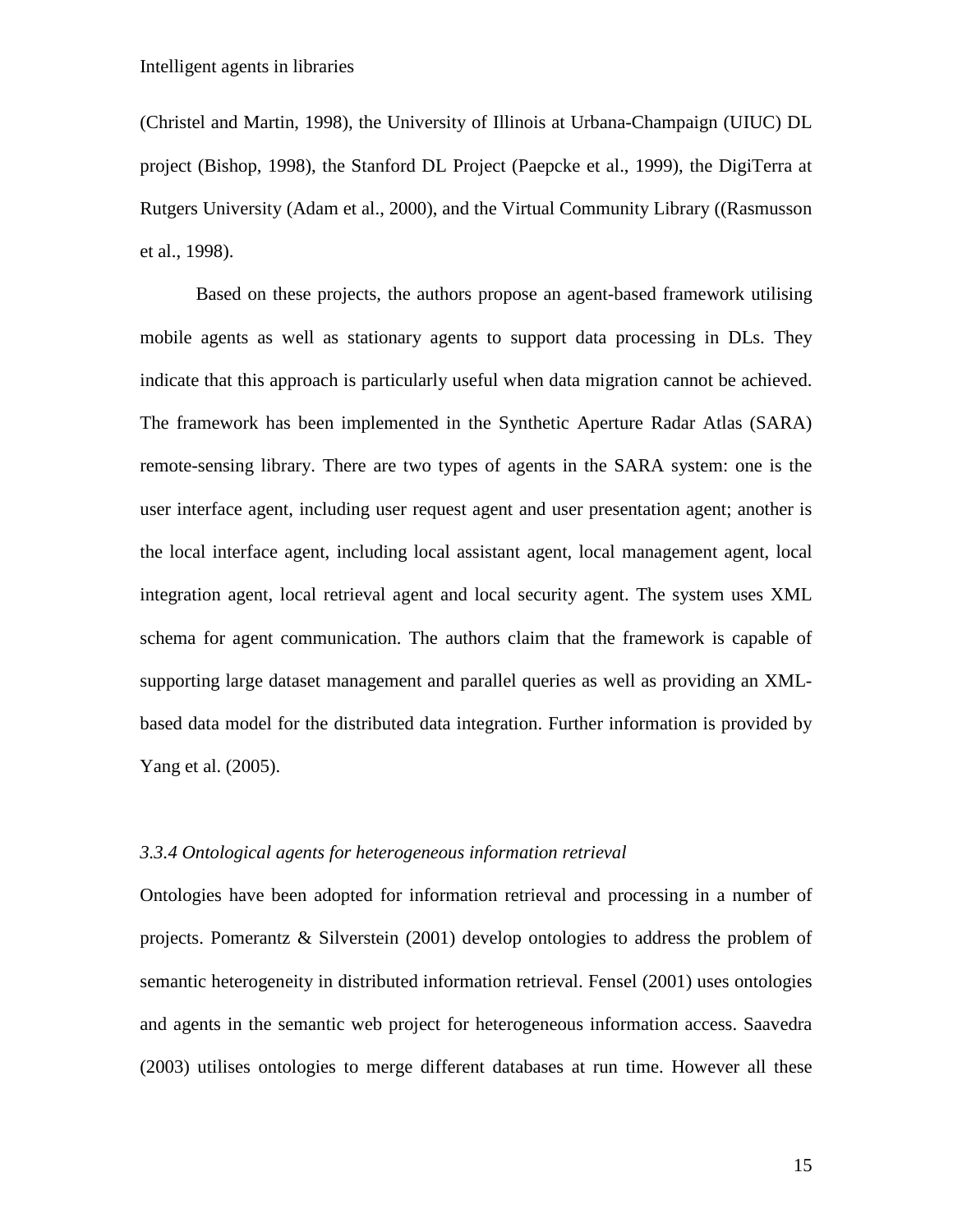projects focus on the areas of knowledge management and electronic commerce rather than libraries.

In 2004, Medina et al. propose a multi-agent architecture which integrate ontological agents for the support of information retrieval in DLs. Ontologies are used to expand queries and avoid keyword ambiguity. Their paper is based on the previous work of the Virtual Reference System (Sanchez et al, 2001) and reference agents for DL information retrieval (Medina et al, 2002; 2003). The architecture presented in this paper composes reference agents, ontological agents and mobile agents. Reference agents are a type of user interface agent which interact with the system and the users. Mobile agents are network agents which visit and retrieve resources. There are two types of ontological agents in the system, including Natural Language Processing (NLP) agents and source descriptor agents. NLP agents are used to eliminate query ambiguity. Source descriptor agents describe the heterogeneous schema for the sources. The authors claim that ontological agents are useful to improve information retrieval in DLs. The ontological agents are designed based on Gaia methodology (Wooldridge et al., 2000). This paper indicates that the design methodology has benefits in agent implementation, system maintenance, validation, verification and test.

#### *3.3.5 Interoperability of distributed information retrieval*

Shi et al. (2007) address the interoperability of heterogeneous information sources. They refer to the work of the Stanford InfoBus (Paepche et al., 1999) which constructs services as distributed objects in an interface. They also refer to various projects based on the mediator/wrapper architecture (Garcia-Molina et al., 1997; Liu et al., 2000; Chau et al.,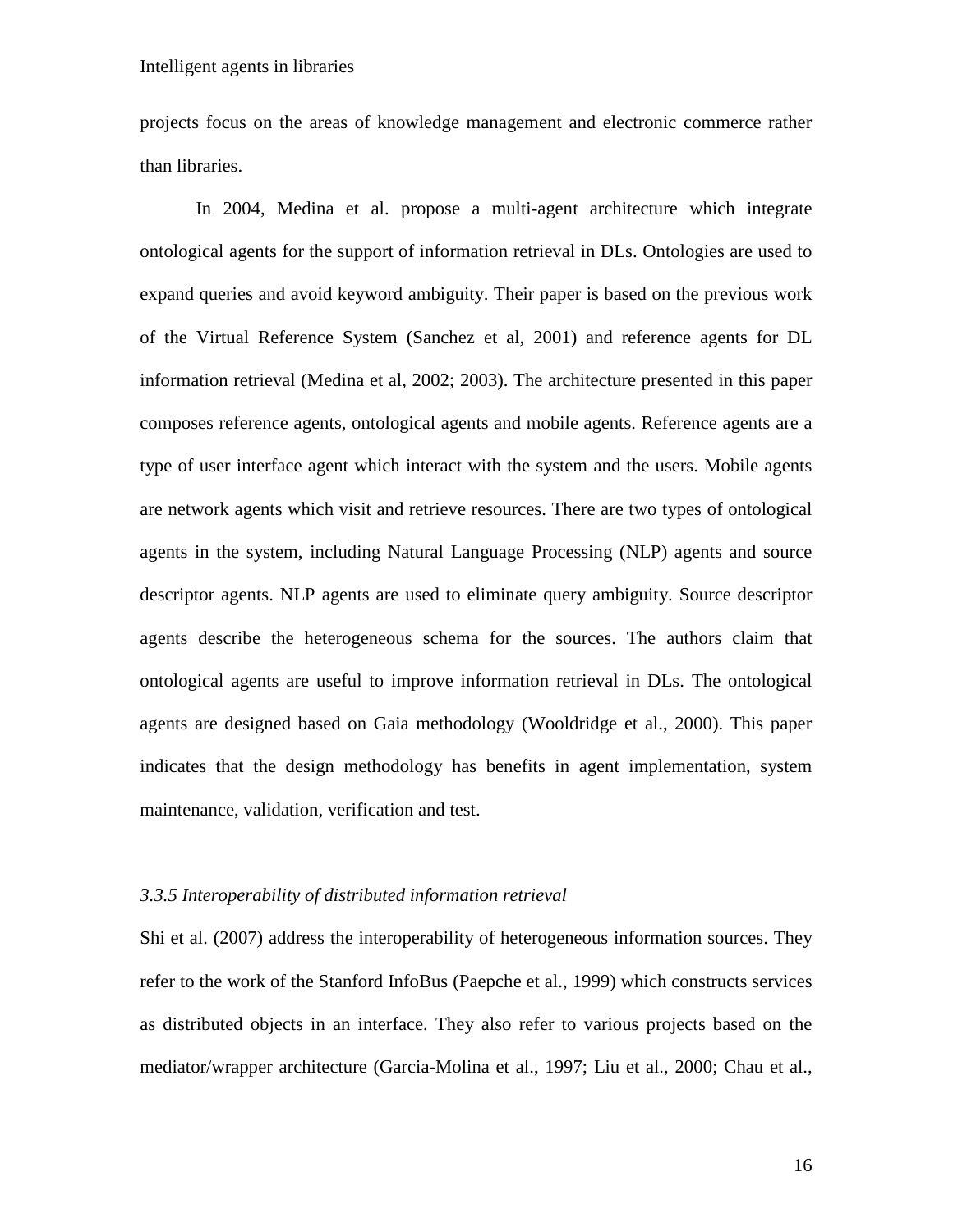2001). However, previous studies do not provide a uniform format for the presentation of information acquired from distributed heterogeneous sources and most of them use Extensible Markup Language (XML) for agent communication.

The authors propose an agent-based mediation architecture to provide integrated information retrieval services in federated DLs. The architecture adopts the Resource Description Framework (RDF) as the agent communication mechanism to overcome the shortcomings of XML. They realise an instance of the architecture and demonstrate an information retrieval scenario in the instance. The authors claim that the architecture supports the federated DL interoperability. They indicate that future work improves the interface description document for complicated sources and creates an automatic maintainer for interface description in the architecture.

Besides this paper, the idea of combining RDF with agent-based architecture for the interoperability in DLs is also presented by Fuhr and Klas (2001) and Liu et al. (2007).

### *3.4 Agent support for information search process*

Agent technology has been used to support the information search process in DLs, including strategic search support, proactive support for query formulation, intelligent assistance to information search and retrieval and personalised services to users. Most papers are completed by researchers from institutions in Germany and Canada.

#### *3.4.1 Strategic search support*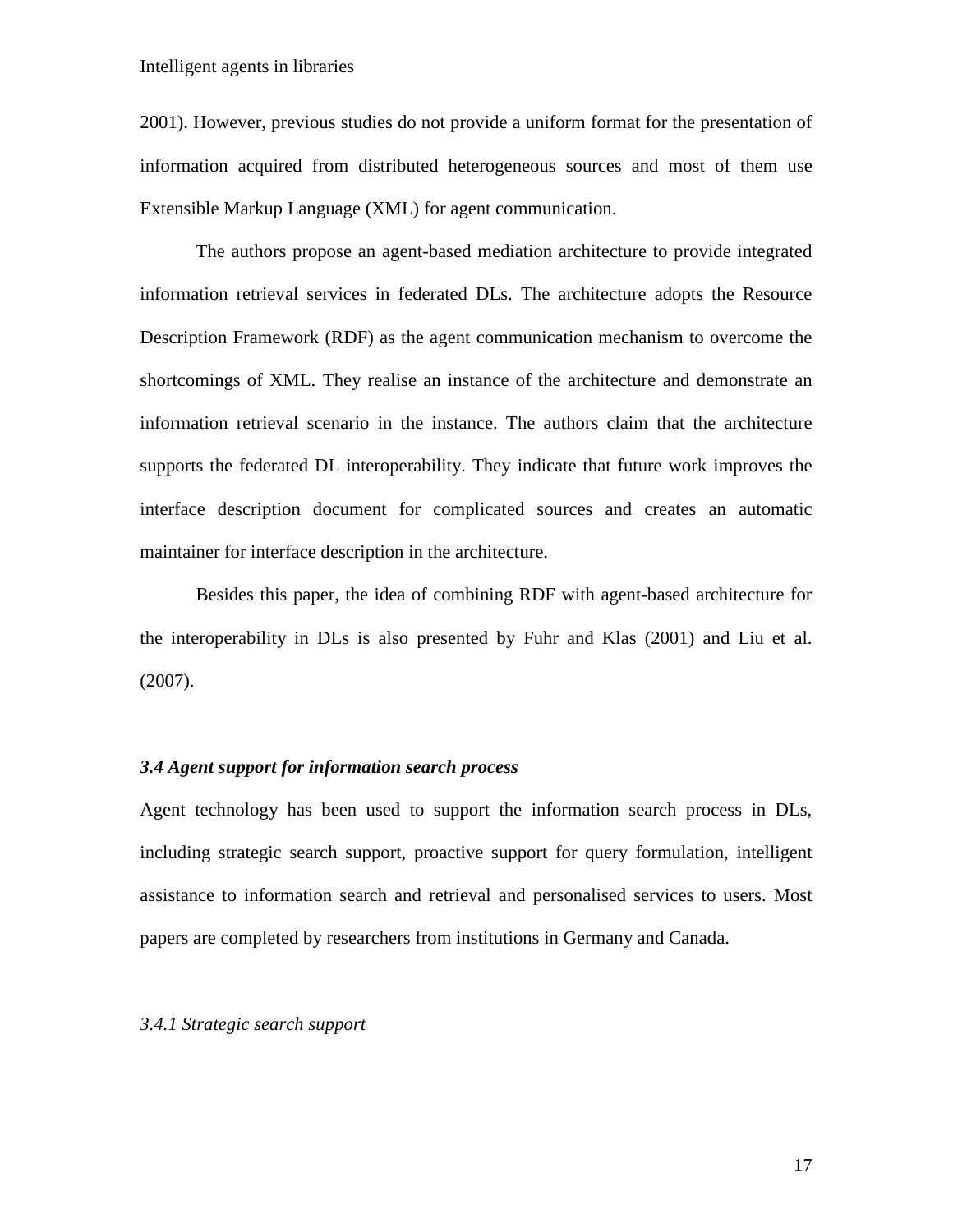Bates (1990) introduces the concept of information search stratagem and identifies four levels of search activities: move, tactic, stratagem and strategy. It is desirable for federated DLs to support both low-level search activities (moves), and high-level activities (tactics, stratagems and strategies) (Fuhr et al, 2000). Previous research has addressed the different aspects of information retrieval of distributed resources: database selection (Gauch et al, 1996; Fuhr, 1999a); collection fusion (Callen et al, 1995; Voorhees et al, 1995; Baumgarten, 1999); heterogeneity with regard to database schemas and search predicates (Chang et al, 1999; Fuhr, 1999b); and architectures for federated DLs (Frew et al, 1998). All work, however, takes system-oriented approaches which do not support strategic search activities.

Fuhr et al. (2000) propose an agent-based architecture for the support of highlevel search activities in federated DLs combining the advantages of previous approaches (see Figure 2).

Take in Figure 2

Figure 2. Overall architecture (Fuhr et al, 2000, p. 251)

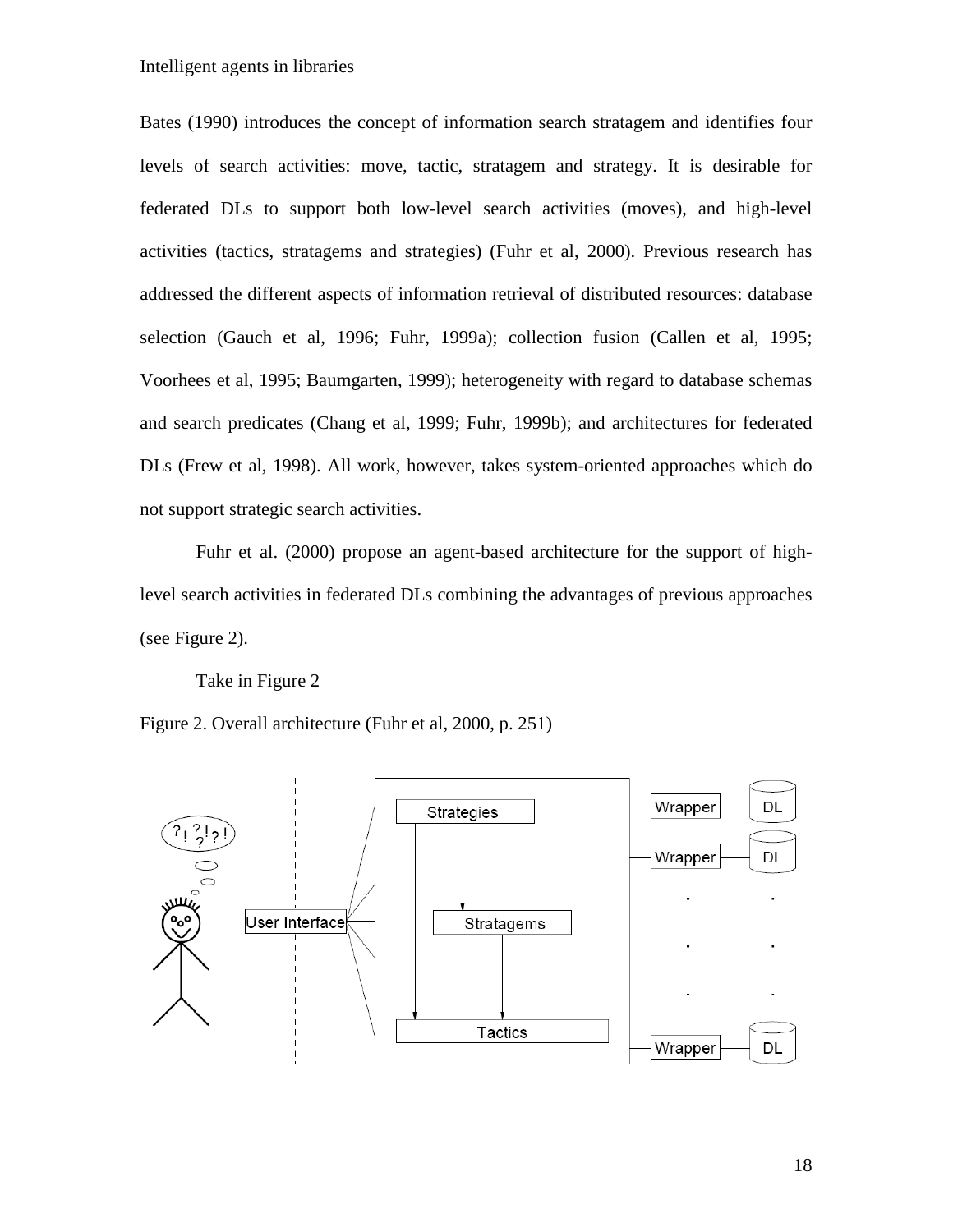In the architecture, the user interface consists of the windows of query, attribute values, result list, documents and messages. The strategies provide a pre-search interview with users. A stratagem is an action set containing different tactics. The authors create a test-bed in the subject of computer science. It contains about 12 DLs containing different types of resources, for example: table of contents, reference databases, citation databases and full-text databases. A system based on the proposed architecture is implemented comprising wrapper agents, stratagem agents and user interface agents. It includes stratagems of author search, subject search, plain search, area scan and browse. Users can access to the system via a Web browser. The authors claim that the proposed architecture is the first system integrating searching and browsing functions in DLs and supporting the high-level search activities.

#### *3.4.2 Proactive support to query formation*

Schaefer et al. (2005) examine the problem to provide proactive support to query formation in distributed information retrieval in DLs. The authors refer to the following studies:

- the concept of system support in information search process, such as suggesting corrections, additions or substitutions to a term (Bates, 1989);
- term suggestions in initial query formulation (Schatz et al., 1996);
- suggestions, terminology and strategy help for query reformulation (Brajnik et al., 1996);
- support for users' query formulation, correction and completion in search engines, such as Google Suggest, Altavista and Scirus.

19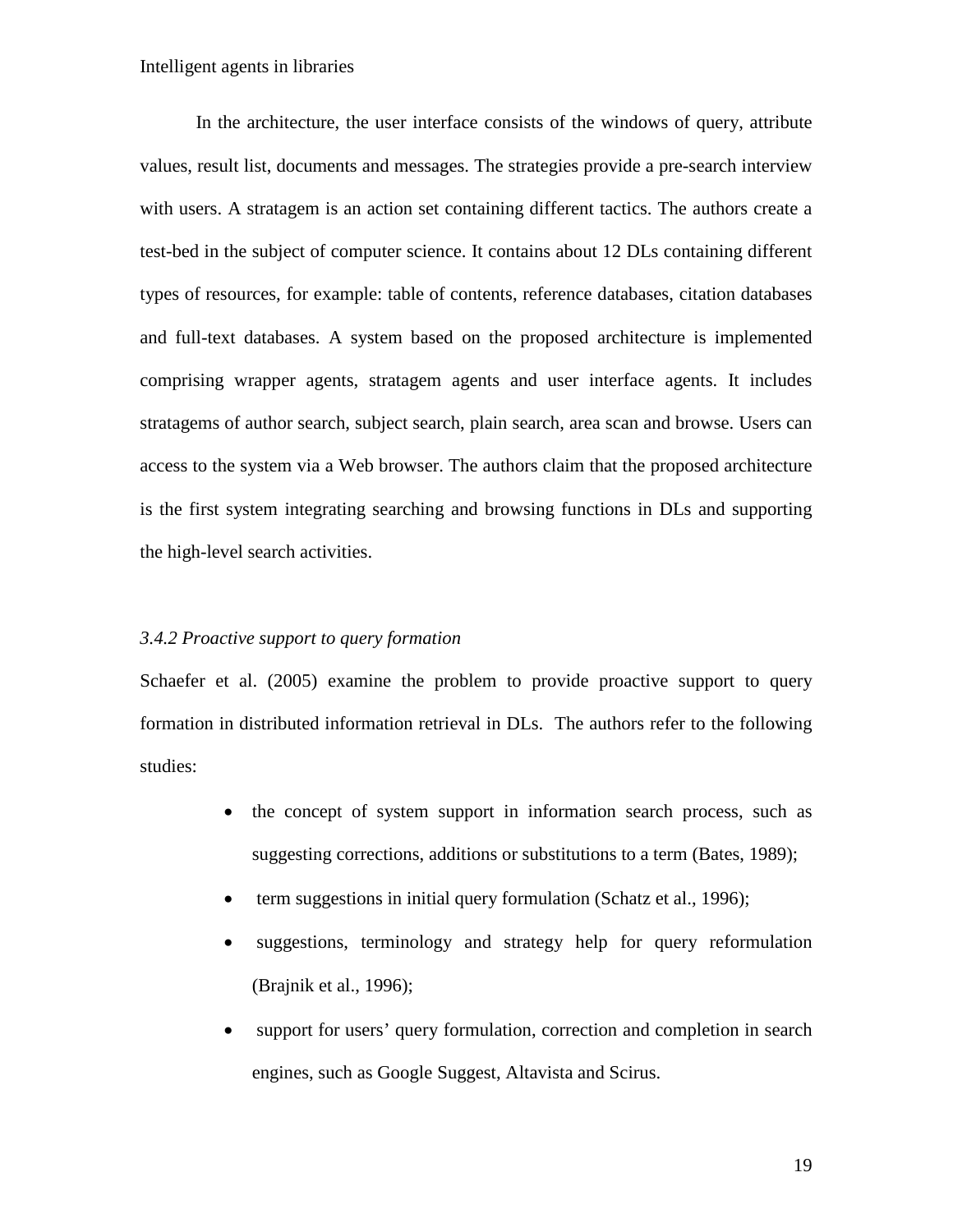The authors present a method to provide proactive support to users, including error markers and term suggestions for their queries. They design error markers using symbolism and correction suggestions using a pop-up list of co-occurring terms. An observer agent is implemented along with several modules, including query history module, related-term module and thesaurus module. The observer agents watch queries and provide proactive support to users. The method has been evaluated through three different types of user tests, including heuristic evaluation with mock-ups, controlled tests and single user 'loud thinking' tests. Based on the experimental results, the authors claim that the method reduces the uncertainty in query formulation and thus increases users' satisfaction with information systems. They indicate that future work is to continue to evaluate whether the proactive functions are able to facilitate users in their information search process or not.

#### *3.4.3 Intelligent assistance to information search and retrieval*

Pelletier et al. (2003) address the problem of providing intelligent assistance to users when they search and retrieve information from disparate sources. The authors refer to the architectural concepts by Lander and Lesser (1994) and the UMDL project (Birmingham, 1995). A multi-agent framework, the ISAME, is proposed to create an environment supporting the collaboration and cooperation among a variety of types of agents. A virtual library based on the ISAME contains agents which have access to distributed heterogeneous resources and services which assist users in the information search process. The framework supports the following types of agents: User Agents, Information Agents, Request Agents and Support Agents. The Support Agents include

20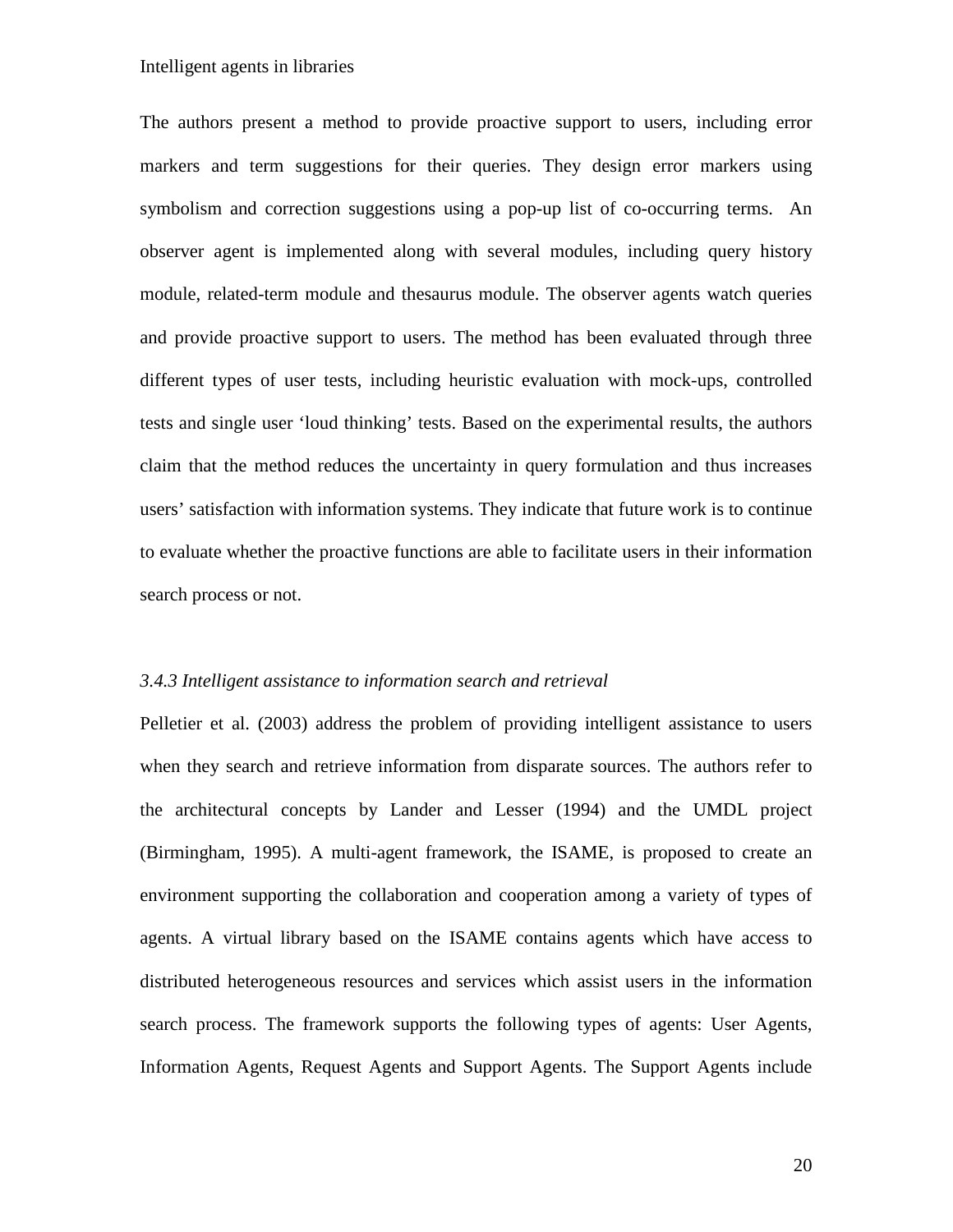Communication Broker Agent, Registry Agents, Source Filter Agent and Result Filtering Agents. The Knowledge Query and Manipulation Language (KQML) is used for interagent communication. The authors also apply a hybrid technique using mailboxes and messengers to solve the problem inherent to blackboard techniques.

The architecture has been partially implemented. Based on the analysis on the implementation results, the authors claim that the ISAME make distributed resources transparent to users and thus simplify the information retrieval process. They also claim that the structure of the ISAME is open to new agents representing new users or sources. The paper indicates that future work continues to elaborate the architecture, to consider the short-term and long-term information preservation and to establish the interconnection among multiple ISAME environments.

#### *3.4.4 Personalised services*

DLs usually provide multiple access points and query forms but little personalised services. This sub-section includes studies offering personalised, adaptive services to end users when they search information in DL systems.

Kriewel and Fuhr (2007) address the problem of providing strategic help to end users in information retrieval systems. They refer to previous work as follows:

- the collaborative coaching system which is able to provide suggestions to users (Brajnik et al., 2002)
- the mixed-initiative system providing users strategic help in the information search process (Belkin et al., 1993)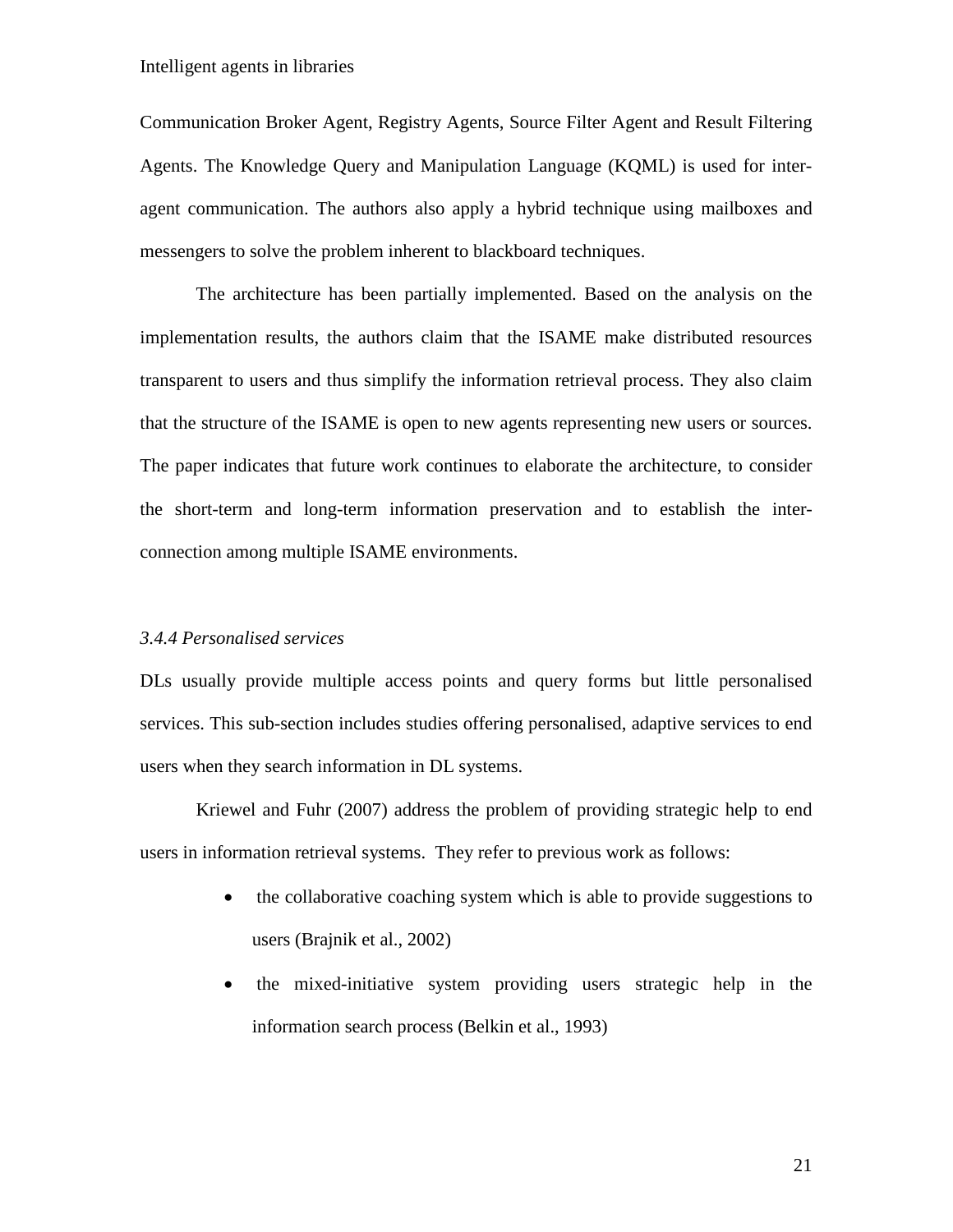• the MERIT system which utilises the case-based reasoning (CBR) techniques to instruct users seeking information (Belkin et al., 1995).

Based on these studies, the authors present a tool, the Adaptive Support for Digital Libraries (ASDL), which is able to provide strategic help to end users during their search process in DL systems. The tool adopts CBR techniques to provide and rank suggestions. The tool is developed and implemented in the DAFFODIL framework and is able to learn from user participation. The ASDL module consists of Observing Agents (OAs), Reasoning Agents (RAs) and Suggestion Tool (ST). The OAs collect information about current search activities and search results; the RAs retrieve and rank suggestions based on current search situation and its similarity with previous scenarios; and the ST presents and adapts suggestions. The authors conduct a pilot study to evaluate the ASDL prototype and claim that the preliminary results indicate a high acceptance of the tool by users. They state that future work includes further evaluations on the suggestion ranking and the determination of a stop point for suggestions, as well as extending the suggestion tool from single tactics and stratagems to action sequences or paths.

Klas et al. (2008) present an architecture for adaptive services in DL environment. The authors refer to the concept model by Landwich et al. (2008) and the ASDL tool. They indicate that the concept model is able to capture the information context of users' queries and to provide strategic help to users during their information search process. However, both the model and the ASDL tool focus merely on one aspect of adaptive services. Klas et al. (2008) introduce a generic classification of adaptivity for information systems. The classification includes adaptive system services, adaptive content services and adaptive user services. An adaptive service model is also proposed for the support of

22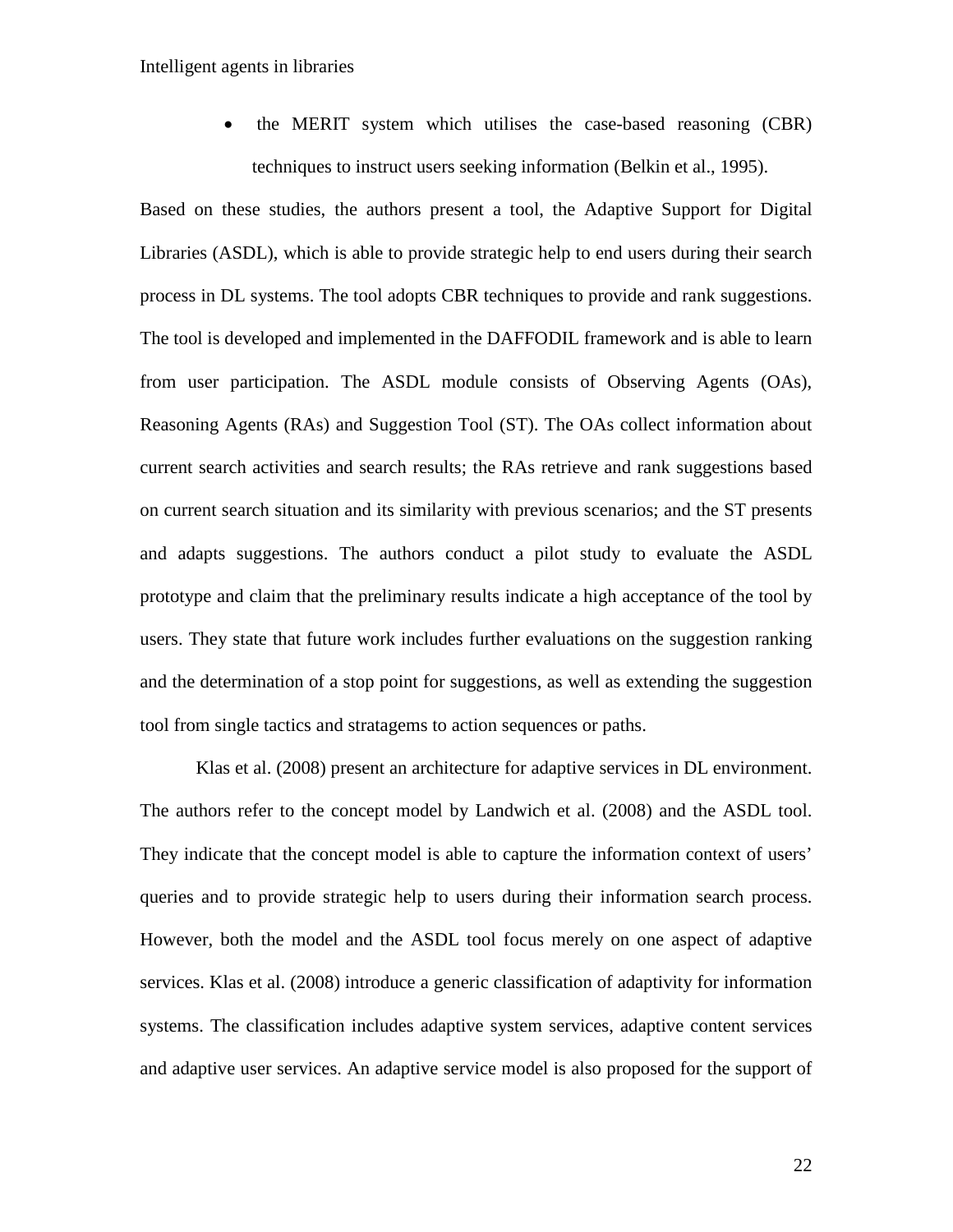personalisation and adaptive suggestions in DLs. Three scenarios for adaption and personalisation are identified, including information retrieval, user interface and adaptive suggestions. The authors indicate that future work focuses on identifying further possible adaptive services as well as capturing and analysing the interactions between users and systems.

## **4. Intelligent agents for services in traditional libraries**

#### *4.1 User interface for information systems*

A master work by Ahad (2005) is identified on the agent-based user interface design for library information systems. It refers to a variety of previous studies, although none of them is used in library systems, including:

- agents using non-verbal techniques for social interaction (Bickmore and Cassell 2001; Jung et al., 2005)
- interface agents for virtual host, guide and helper (Persson, 1999; Erno et al., 2002; Isbister et al., 2000; Ishida, 2002; Canamero and Gaussier, 2005; Michael et al., 2005)
- tangible user interface using Radio Frequency Identification (RFID) technology by the Massachusetts Institute of Technology (MIT) Media Lab (Hiroshi and Brygg, 1997).

The author introduces the concept of using virtual human characters to support user personalisation in library systems which is realised through the development of a personalised library assistant prototype, the Neva. Based on embodied conversational agent technology, Neva integrates a number of features and ideas in the above mentioned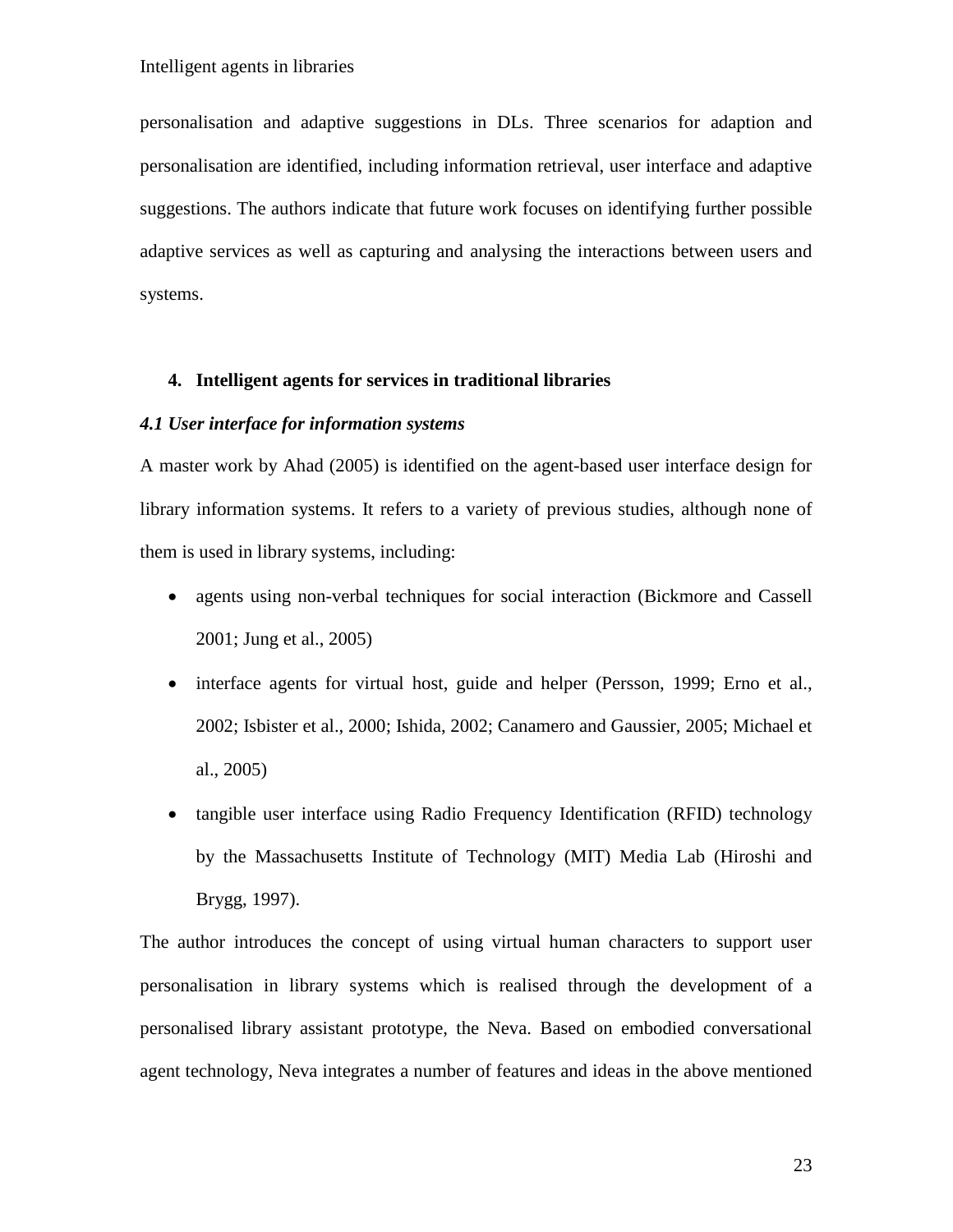work. It provides a number of library services to users, including general services, such as library information, book search and ratings, as well as personalised services, such as alerts, preferences, etc. The system also supports contents available in the library and in the Internet. The Neva has been installed in kiosks placed in the McLuhan Documentation Center at the University of Lubeck in Germany. Based on users' feedback, the author claims that the interface system is able to assist users in interacting with information systems and can be improved in terms of learning capability and new technology adoption. The author indicates that it is a new research domain for the application of human computer interaction in libraries and the concept can be expanded to other fields.

#### *4.2 Automatic reference services*

Some papers address the problem of using intelligent agents to provide automatic reference services to users. All of them apply reference agents in the virtual reference environment and are completed by researchers from Mexico.

Medina and Sanchez (2002) refer to a number of studies, such as: (1) the Stanford Encyclopaedia of Philosophy project in which an expert team offers dynamic reference services (Zalta, 2001), (2) the Virtual Reference Desk in which reference agents delivering digital reference services (Lankes, 1999), and (3) the EDGES, an agent-based system supporting access to information from the repositories in the web (Rizzo et al., 1998). The master agents in the EDGES facilitate the communication between mobile agents and users. The EDGES agents are reference agents helping retrieve information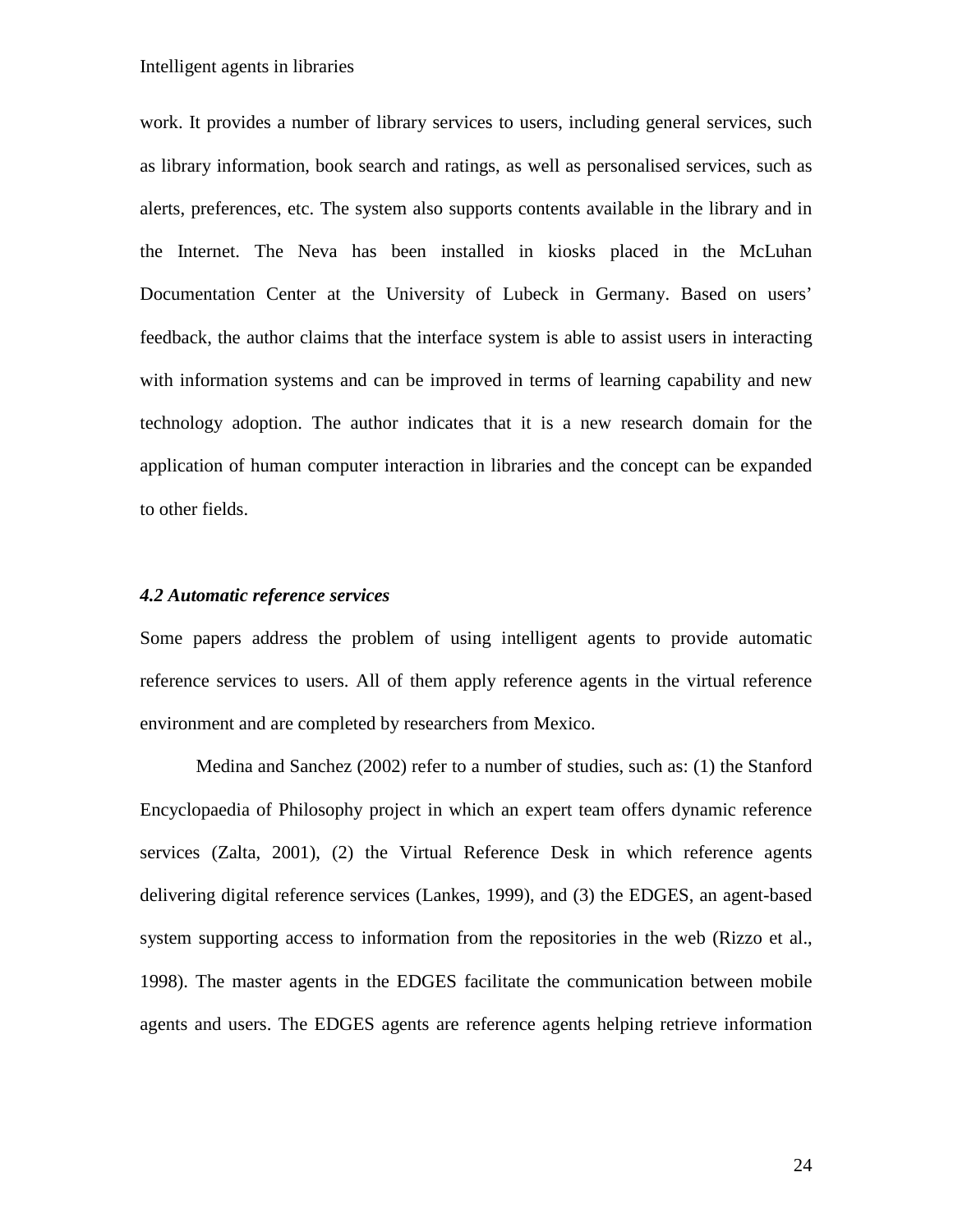from different repositories. However, these projects consider information requests rather than the model for users and expertise.

Medina and Sanchez (2002) propose an approach incorporating reference agents into a virtual reference framework, the VRef environment. The extended VRef is illustrated in Figure 4.

Take in Figure 4

Figure 4. VRef's major components and participants (Medina, 2002, p. 33)



The framework supports the collaborative knowledgebase construction and the reuse of knowledge in a community. The reference agents are added to the extended framework and respond to users' queries automatically by comparing query terms with documents in the knowledgebase and any other resources connected to the system. The authors implement the extended framework in the VRef system. Based on the preliminary results from the system evaluation, the authors claim that reference agent is an alternative to human librarian to extend reference services. They indicate that future work includes continuing experiments on the system and applying new features to improve the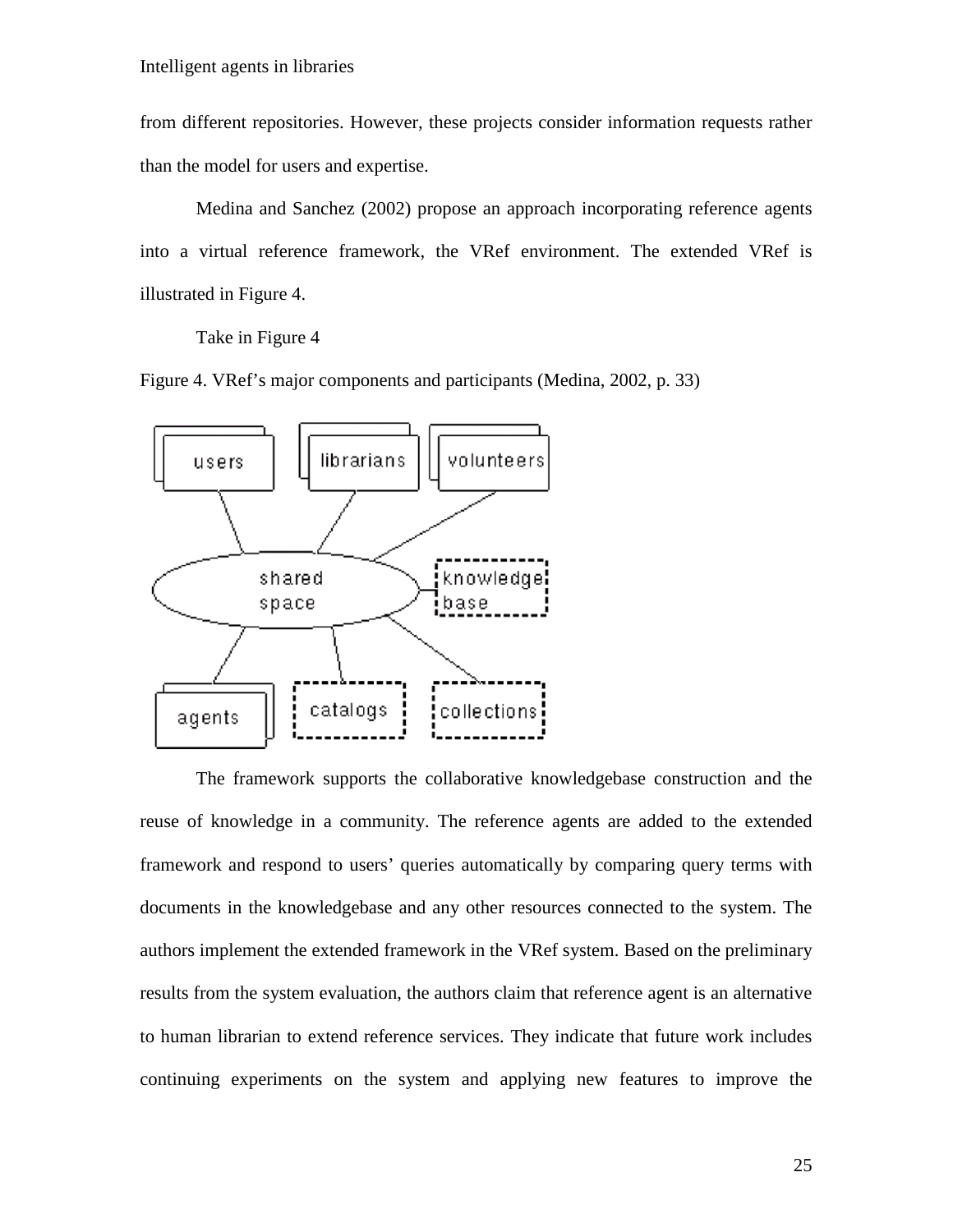functionality of reference agents, such as context representation and reference support in the web.

Following the above work, Medina et al. (2003) experiment with the reference agents in the system using reference librarians and students. The system performance is evaluated by usability study methods. Based on the experiment results, the authors claim that the reference agents are successful in responding to many queries. Those 'nonsense' results generated by the system are caused by keyword ambiguity. The authors state that the extended VRef framework has many advantages, such as supporting knowledge reuse, eliminating result ambiguity and assisting users in a timely and collaborative way. They conclude that the reference agents are good alternative to human librarians providing reference services in DLs. The authors indicate that future work should investigate the use of ontologies to avoid keyword ambiguity.

#### *4.3 Multi-agent architecture for library services*

Minami (2005) in Japan appears to be the first to introduce the concept of modelling the entire library system as a multi-agent system. The author refers to the 'intelligent shelf' which is capable of reading books on the shelves (Minami, 2003). The problem is that the shelf itself cannot tell the specific location for a book. The author also refers to the intelligent browsing table in the AIREF Library which is able to collect information about users' reading habits. The information can be used in the arrangement of collections and shelves. However, the system does not have the features of recommendation and collaborative filtering.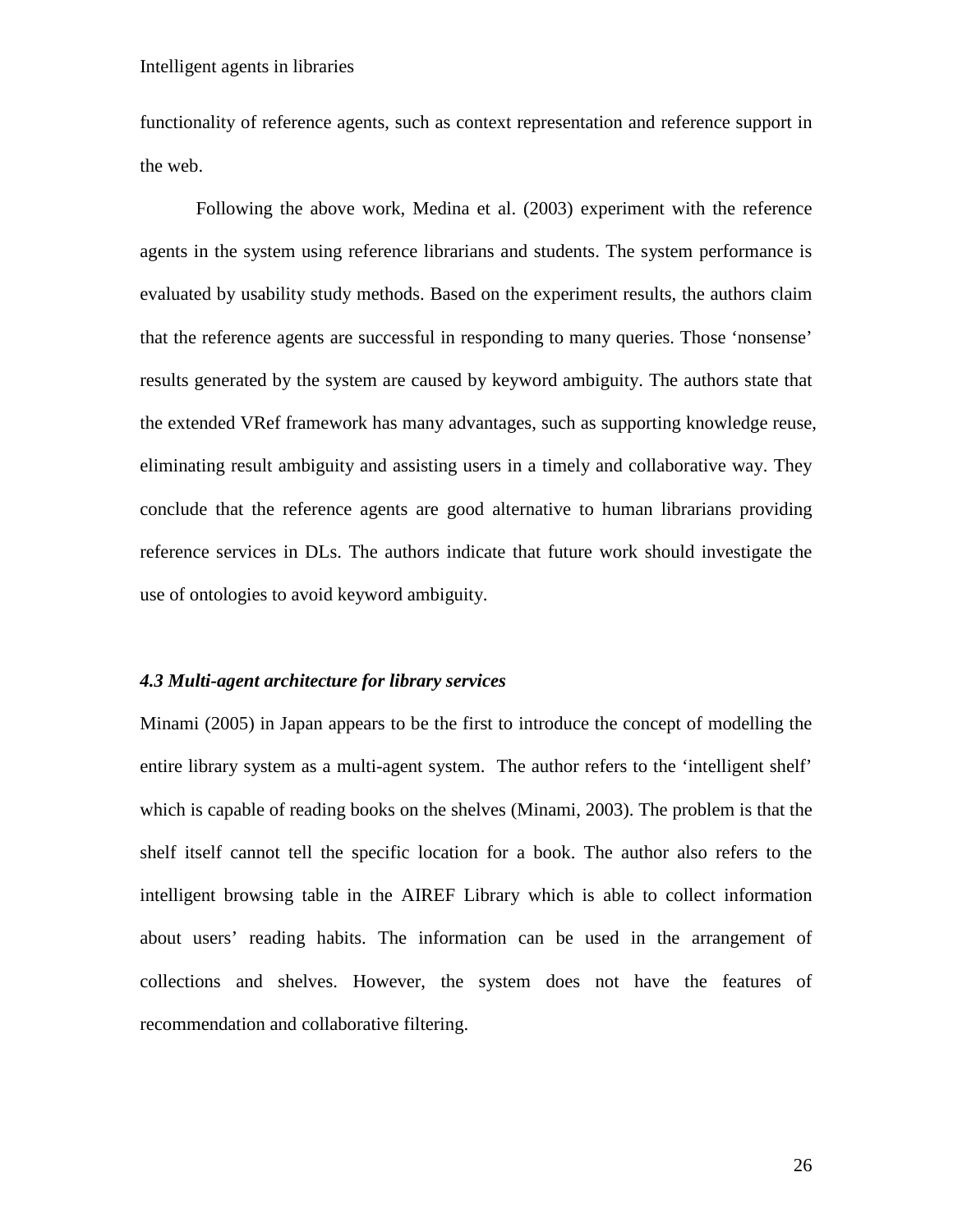Minami (2005) proposes a model of ubiquitous libraries (u-libraries) in which all objects, such as bookshelves, tables, and library collections, are viewed as agents. Radiofrequency Identification (RFID) tags, sensors and Reader/Writers are attached to these agents, thus the agents are able to collect data and communicate to each other. Through the analysis on the advantages and issues of the model, the author claims that the agentbased u-library model is helpful to libraries.

Minami (2008) expends the abovementioned model from a single library to include collaboration and co-operation among multiple libraries. The author proposes an agent-based model for entire library services. The paper presents three different types of models, including the concept model, the inter-agent communication method and the implementation method as illustrated in Figure 5 (Minami, 2008, p. 224).

Take in Figure 5

Figure 5. The concept model of library agent systems (Minami, 2008, p. 224)

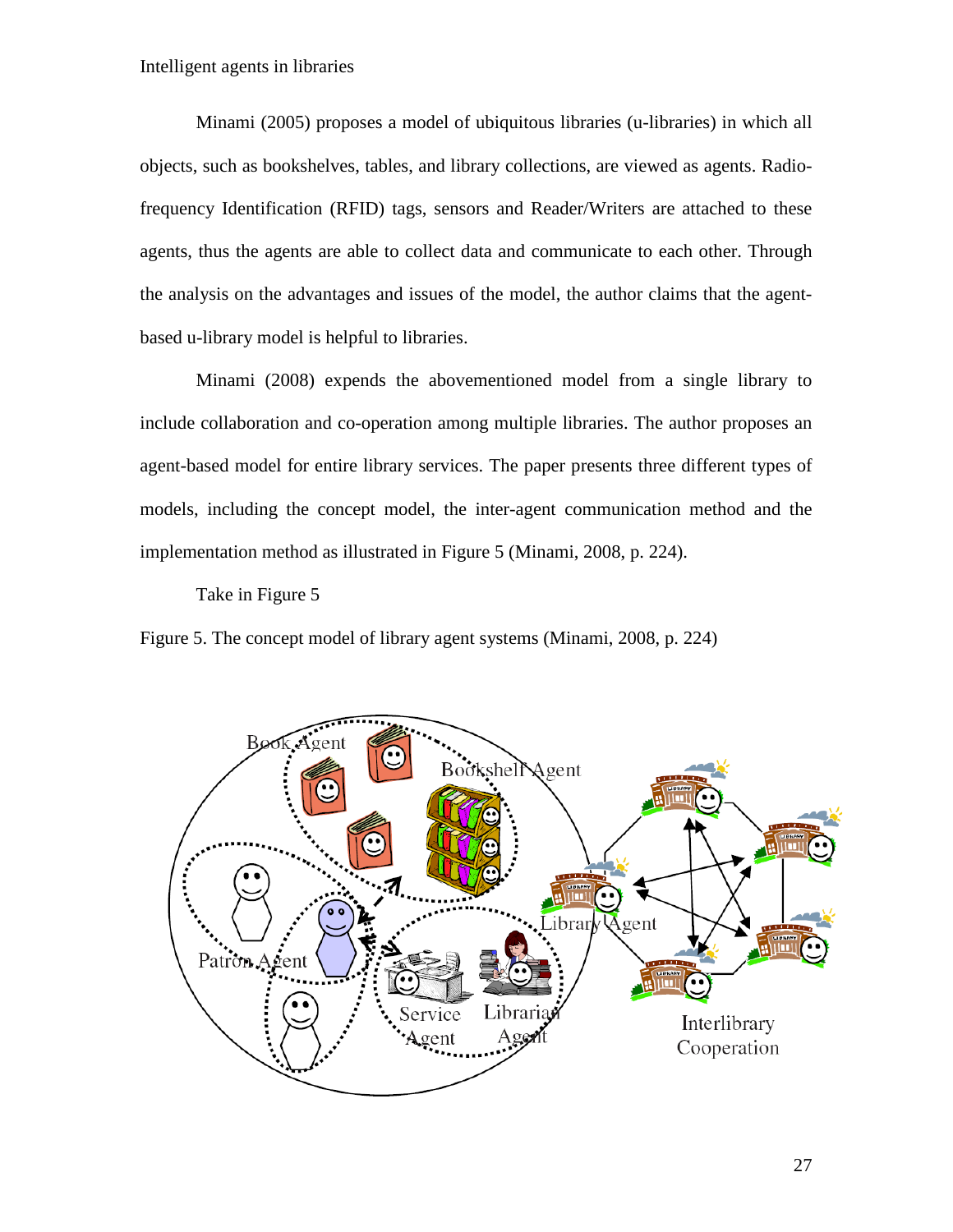The author claims that the concept model integrates participants, actions and services in a union framework. It is flexible and scalable to support collaborative services, such as inter-library loan services and collaborative online referencing. The paper indicates that future work includes the completion of the implementation and evaluation on the model as well as improving and refining the model.

### **5. Discussions and Conclusions**

The majority of research in literature is about the use of intelligent agent technology in DLs. Because multi-agent systems support decentralisation of tasks and agent coordination, multi-agent architecture becomes a natural choice for DLs. Although tools have been developed in many projects, it's not easy for individual libraries to adopt these tools and other agent technologies. Much less research is on the utilisation of intelligent agents to provide or improve services in traditional libraries. The application of agent technology is still at the stage of research and experimentation and is far away from being widely adopted by libraries or library related projects.

A number of framework, concept models or architecture have been proposed for the adoption of intelligent agents in the library context, but only some of them have been implemented in practical environments. Adopting new architecture to a library needs fundamental changes to the library structure and systems and has both technical and social implications for the libraries and users (Dent, 2007). It might be more realistic to apply them in a brand new library rather than an existing one.

No doubt agent technology has benefits to libraries. However, the use of agent technology also presents challenges to libraries or librarians who want to be involved in

28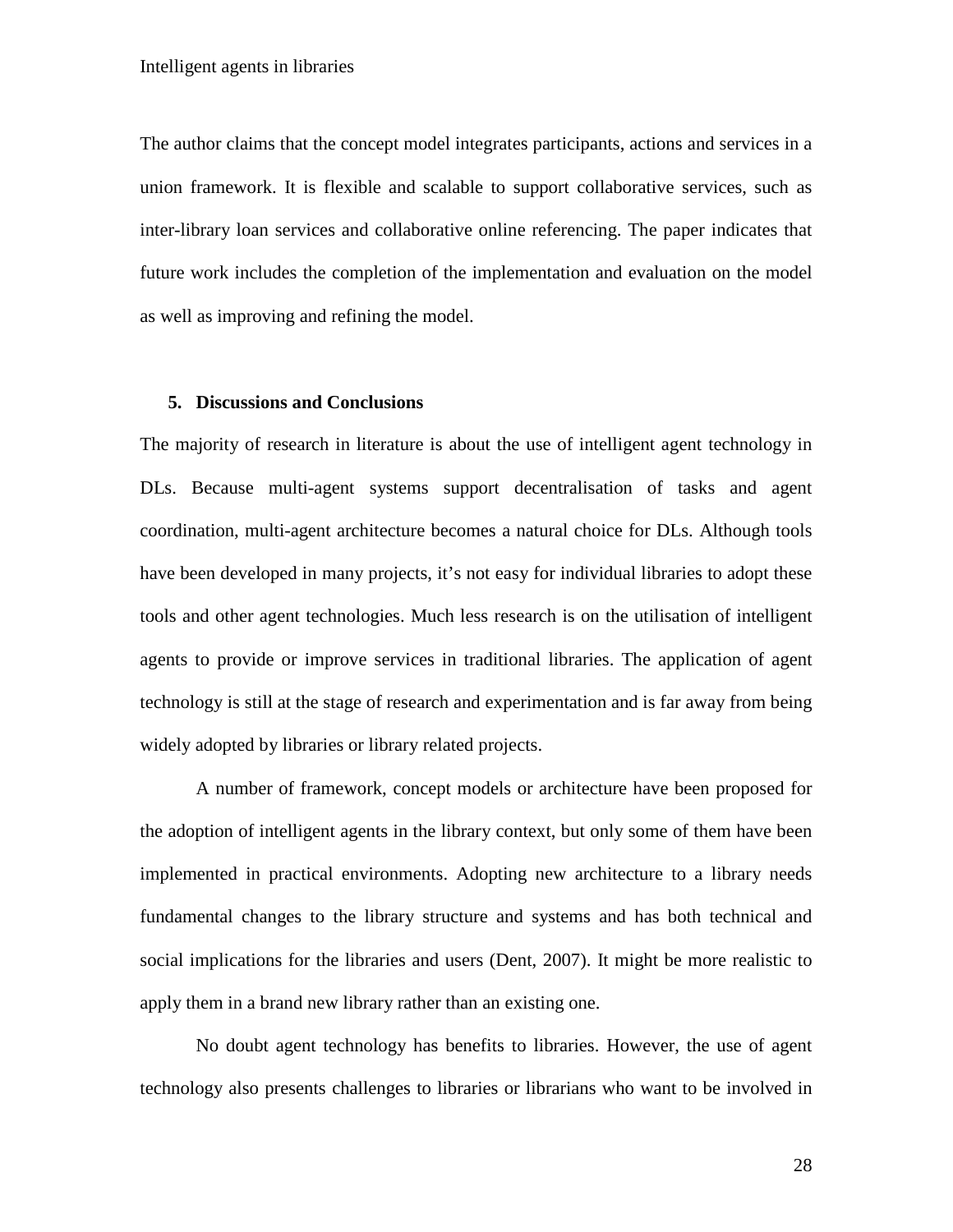their adoption. The challenges include how to engage IT staff in the development process, how to educate users about the benefits of intelligent agents; how to make sure library professionals have the necessary skill sets to be able to participate in the design and implementation of the agent technology (Dent, 2007). Libraries need to consider carefully the benefits to users as well as the challenges they may encounter before applying the innovative technology. Currently it might be more suitable for publishers, system vendors and library consortia to adopt the technology to improve their database and system design in order to enhance users' experience.

The agent technology has great potential in many areas in the library context. Agents may be used to accomplish administrative tasks, or to improve library services, such as providing personal services and recommendations to facilitate users search information. It is possible to combine human-computer interaction technology to improve the interface design for library information systems. In literature, only the project Neva attempted to integrate the conversational agents into the system. There are many relevant projects in other fields, such as the virtual consultant, virtual secretary and virtual medical doctor. A virtual librarian may be an alternative to provide general or reference services to users.

# **References (All URLs were checked 7th August 2010)**

Adam, N.R., Atluri, V. and Adiwijaya, I. (2000), "SI in digital libraries", *Communications of the ACM*, Vol. 43 No. 6, pp. 64-72.

Ahad, A. (2005), "Neva: a conversational agent based interface for library information systems", Master thesis, University of Lubeck, Lubeck, Germany.

Andresen, D., Carver, L., Dolin, R., Fischer, C., Frew, J., Goodchild, M. et al. (1995), "The WWW prototype of the Alexandria Digital Library" in *Proceedings of ISDL'95: International Symposium on Digital Libraries, Japan, 22–25 August 1995*, pp. 17–27.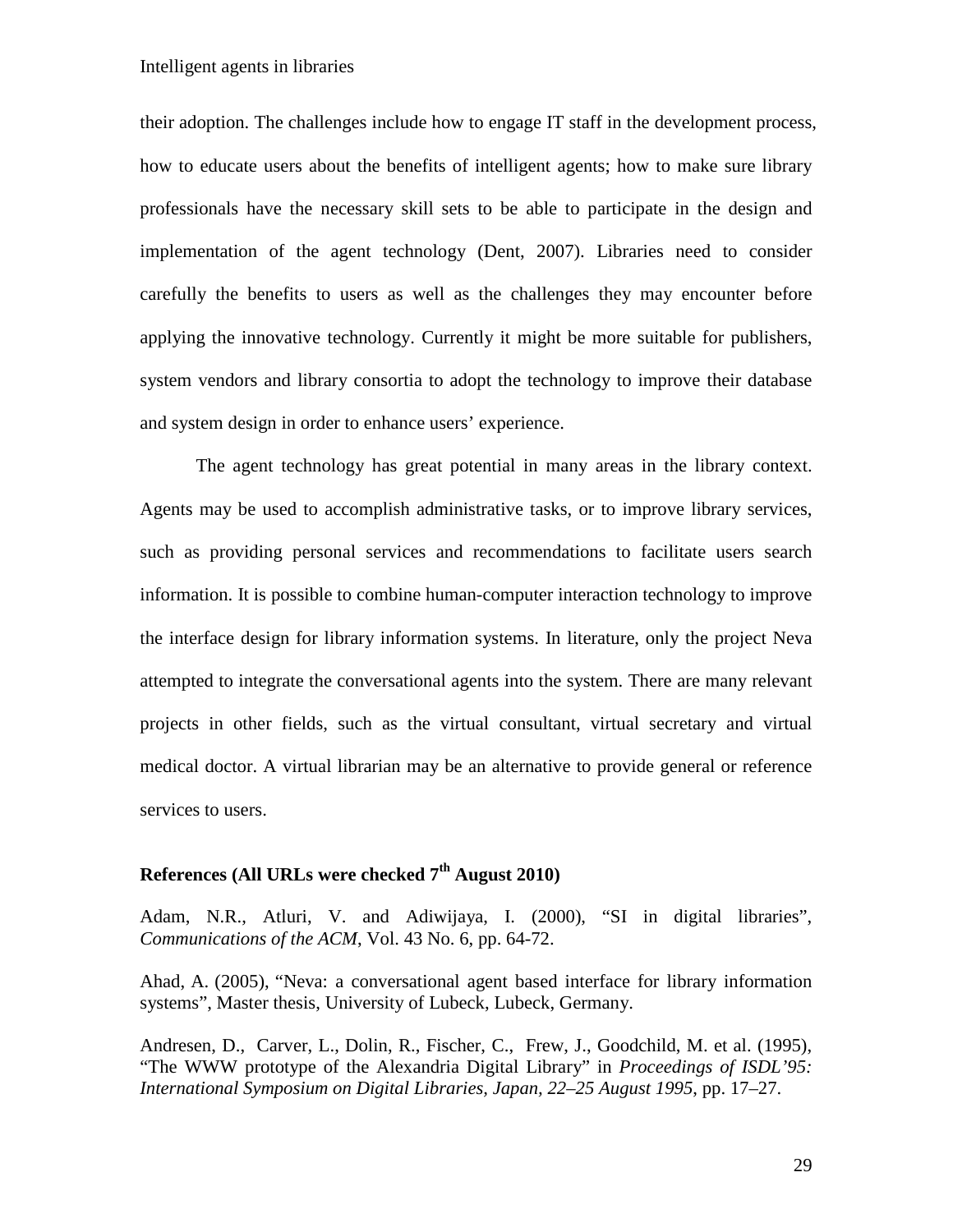Bates, M.J. (1989), "The design of browsing and berrypicking techniques for the online search interface", *Online Review,* Vol.13 No.5, pp. 407–424.

Bates, M. J. (1990), "Where should the person stop and the information search interface start?", *Information Processing & Management*, Vol. 26 No. 5, pp. 575-591.

Baumgarten, C. (1999), "A Probabilistic Solution to the Selection and Fusion Problem in Distributed Information Retrieval", in Gey, F., Hearst, M. and Tong, R. (Eds.), *Proceedings of the 22nd Annual International ACM SIGIR Conference on Research and Development in Information Retrieval, August 15-19, 1999, Berkeley, California*, ACM, New York, NY, pp. 246–253.

Belkin, N.J., Cool, C., Stein, A. and Thiel, U. (1995), "Cases, scripts, and informationseeking strategies: on the design of interactive information retrieval systems", *Expert Systems with Applications*, Vol. 9 No. 1, pp. 379-395.

Belkin, N.J., Marchetti, P.G. and Cool, C. (1993), "BRAQUE: Design of an interface to support user interaction in information retrieval", *Information Processing and Management*, Vol. 29 No. 3, pp. 325-344.

Bickmore, T., Cassell, J. (2001), "Relational agents: a model and implementation of building user trust", in Beaudouin-Lafon, M. and Jacob, R.J.K. (Eds.), *Proceedings of ACM CHI 2001 Conference Human Factors in Computing Systems Conference, Seattle, WA, March 31 - April 5, 2001*, ACM, New York, NY, pp. 396-403.

Birmingham, W. P. (1995), "An agent-based architecture for digital libraries", *D-Lib Magazine,* Vol. 1 No.1. Available at http://www.dlib.org/dlib/July95/07birmingham.html.

Birmingham, W., Durfee, E., Mullen, T. and Wellman, M. (1995), "The distributed agent architecture of the University of Michigan digital library", in *Proceedings of the AAAI Spring Symposium on Information Gathering in Heterogeneous, Distributed Environments*, AAAI Press, Stanford, CA, pp. 98-108.

Bishop, A.P. (1998), "Digital libraries and knowledge disaggregation: the use of journal article components", in *Proceedings of the 3rd ACM International Conference on Digital Libraries, June 23-26, 1998, Pittsburgh, PA,* ACM, New York, NY, pp. 29-39.

Brajnik, G., Mizzaro, S. and Tasso, C. (1996), "Evaluating user interfaces to information retrieval systems: A case study on user support", in Frei, H.P., Harman, D., Schauble, P. and Wilkinson, R. (Eds.), *Proceedings of the 19th Annual International ACM SIGIR Conference on Research and Development in Information Retrieval, Zurich, Switzerland August 18-22, 1996*, ACM, New York, NY, pp. 128–136.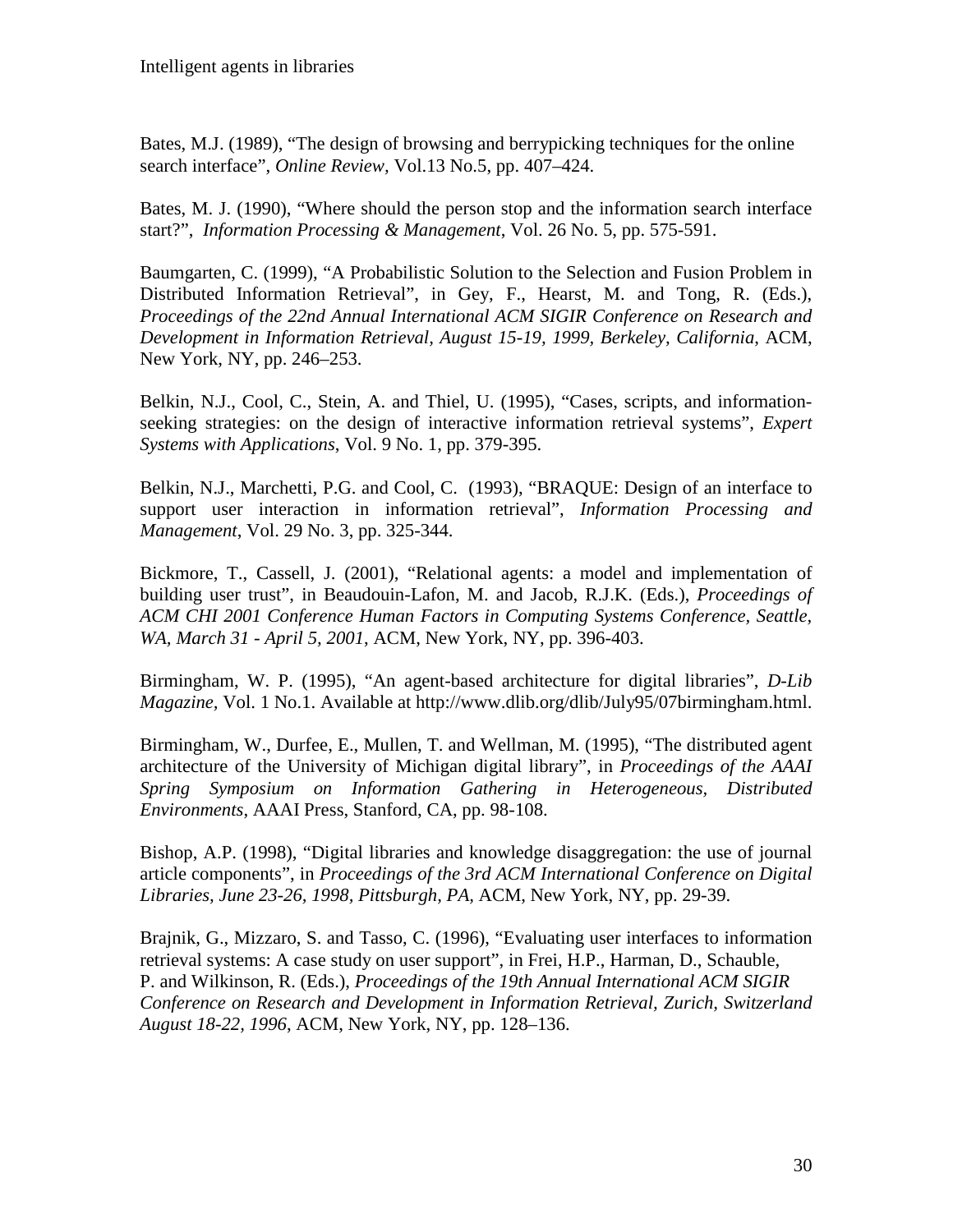Brajnik, G., Mizzaro, S., Tasso, C. and Venuti, F. (2002), "Strategic help in user interfaces for information retrieval", *Journal of the American Society for Information Science and Technology*, Vol. 53 No. 5, pp. 343-358.

Callan, J., Lu, Z. and Croft, W. (1995), "Searching Distributed Collections with Inference Networks", in Fox, E.A., Ingwersen, P. and Fidel, R. (Eds.), *Proceedings of the 18th Annual International ACM SIGIR Conference on Research and Development in Information Retrieval, July 09 - 13, 1995, Seattle, WA*, ACM, New York, NY, pp. 21–29.

Canamero, L. and Gaussier, P. (2005), "Emotion Understanding: Robots As Tools and Models", in Nadel, J. and Muir, D. (Eds.), *Emotional Development: Recent research advances*, Oxford University Press, New York, NY, pp. 235-258.

Chang, C., Garcia-Molina, H. and Paepcke, A. (1999), "Predicate Rewriting for Translating Boolean Queries in a Heterogeneous Information System", *ACM Transactions on Information Systems*, Vol. 17 No. 1, pp. 1-39.

Chau, M., Zeng, D. and Chen, H. (2001), "Personalized spider for Web search and analysis", in *Proceeding of the First ACM/IEEE Joint Conference on Digital Libraries, JCDL 2001, Roanoke, VA, June 24-28, 2001,* ACM, New York, NY, pp. 79-87.

Choo, C.W., Detlor, B. and Turnbull, D. (1998), "A behavioral model of information seeking on the Web: preliminary results of a study of how managers and IT specialists use the Web", in Preston, C.M. (Ed), *Proceedings of the 61st Annual Meeting of the American Society for Information Science, 25-29 October 1998, Pittsburgh, PA*, Information Today, Medford, NJ, pp. 290-302.

Choo, C.W., Detlor, B. and Turnbull, D. (1999), "Information seeking on the Web: an integrated model of browsing and searching", in Woods, L. (Ed), *Proceedings of the 62nd Annual Meeting of the American Society for Information Science, October 31-November 4, Washington, DC*, Information Today, Medford, NJ, pp. 3-16.

Choo, C.W., Detlor, B. and Turnbull, D. (2000), *Web Work: Information Seeking and Knowledge Work on the World Wide Web*, Kluwer Academic Publishers, Dordrecht, Netherlands.

Christel, M. and Martin, D. (1998), "Information visualization within a digital video library", *Journal of Intelligent Information Systems*, Vol.11 No.3, pp. 235–257.

Daffodil, (2009), *Daffodil - Distributed Agents for User-Friendly Access of Digital Libraries*. Available at<http://www.daffodil.de/>

Dale, J. (1997), "*A Mobile Agent Architecture for Distributed Resource Information Management*", PhD Thesis. University of Southampton, Southampton, UK.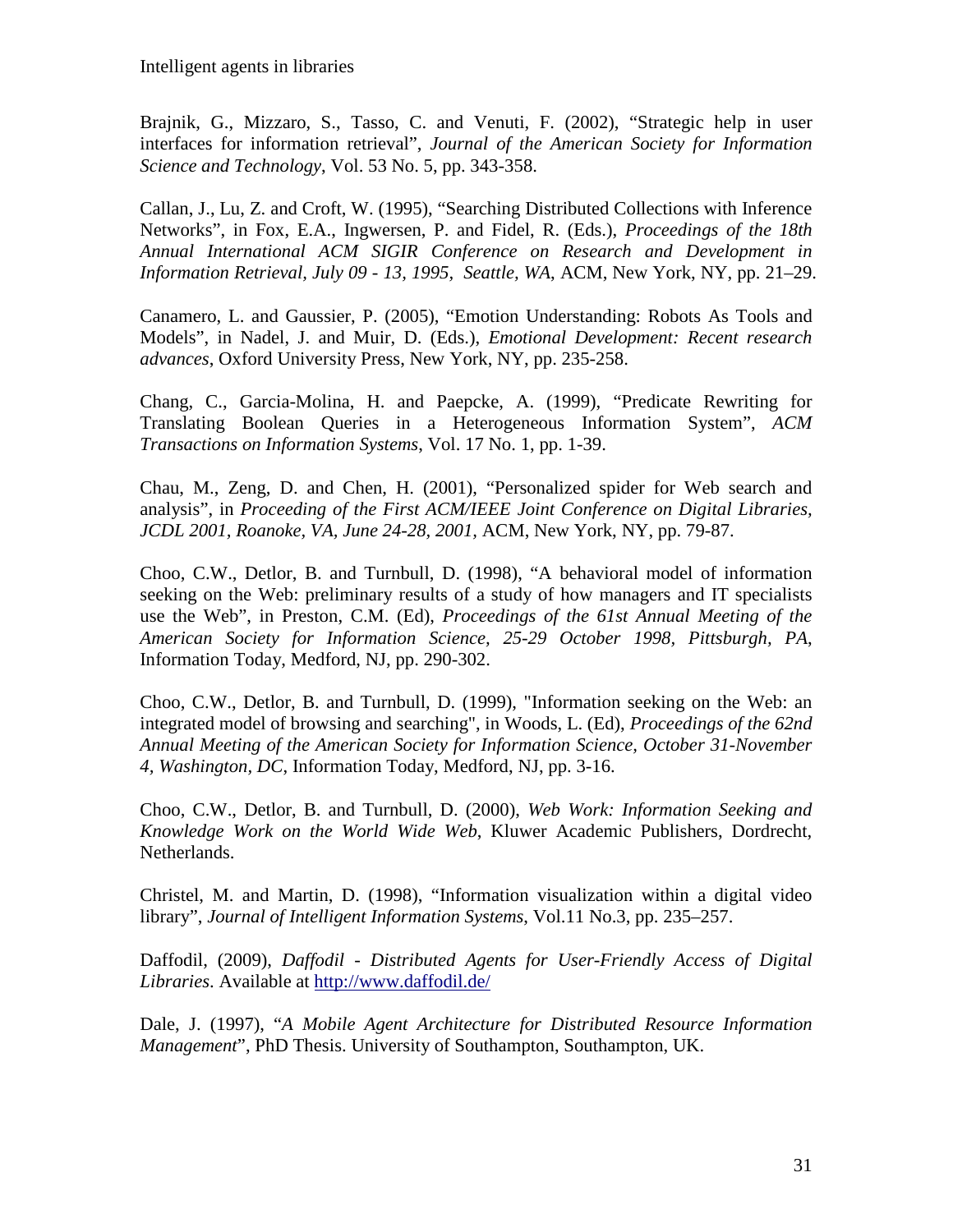Dent, V.F. (2007), "Intelligent agent concepts in the modern library", *Library Hi Tech*, Vol. 25 No. 1, pp. 108-125.

Dent, V., Harris, S., Hall, W. and Martinez, K. (2001), "Agent technology concepts in a heterogeneous distributed searching environment", *VINE: The Journal of Information and Knowledge Management Systems*, Vol. 31 No. 2, pp. 55-63.

Detlor, B. and Arsenault, C. (2002), "Web information seeking and retrieval in digital library contexts: towards an intelligent agent solution", *Online Information Review*, Vol. 26 No. 6, pp. 404-412.

Detlor, B., Sproule, S. (2002), "eShopping and the display of Web-based product information", in Amami, M., Limayem, M., Rodhain, F. (Eds), *Proceedings of the 7th Association of Information Management Conference, May 30-June 1*, *Hammamet, Tunisia.*

Erno, M., Saija, P. and Roope, R. (2002), "Experiences on a multimodal information kiosk with an interactive agent", in Bertelsen, O.W., Bodker, S. and Kuutti, K. (Eds.), *Proceedings of the Second Nordic Conference on Human-Computer Interaction, Aarhus, Denmark, October 19-23, 2002,* ACM, New York NY, pp.273-276.

Fensel D. (2001), *Ontologies: A Silver Bullet for Knowledge Management and Electronic Commerce,* Springer, Berlin.

Ferguson, I.A. and Wooldridge, M.J. (1997), "Paying their way: commercial digital libraries for 21st century", *D-Lib Magazine,* Vol.3 No.6. Available at http://www.dlib.org/dlib/june97/zuno/06ferguson.html

Frew, J., Freeston, M., Freitas, N., Hill, L., Janee, G., Lovette, K. et al. (1998), "The Alexandria digital library architecture", in Nikolaou, C. and Stephanidis, C. (Eds), *Proceedings of the Second European Conference on Research and Advanced Technology for Digital Libraries, September 21-23, 1998*, Springer, London, pp. 61–74.

Fuhr, N. (1999a), "A decision-theoretic approach to database selection in networked IR", *ACM Transactions on Information Systems*, Vol. 17 No. 3, pp. 229–249.

Fuhr, N. (1999b), "Towards Data Abstraction in Networked Information Retrieval Systems", *Information Processing & Management*, Vol. 35 No. 2, pp. 101–119.

Fuhr, N., Govert, N. and Klas, C. (2000), "An agent-based architecture for supporting high-level search activities in federated digital libraries", in *ICADL 2000: Challenging to Knowledge Exploring for New Millennium: Proceedings of the Third International Conference of Asian Digital Library, 6-8 December 2000, Seoul, Korea*, pp. 247-254.

Fuhr, N. and Klas, C. (2001), "Combining RDF and agent-based architectures for semantic interoperability in digital libraries", in *Proceedings of the DELOS-Workshop on*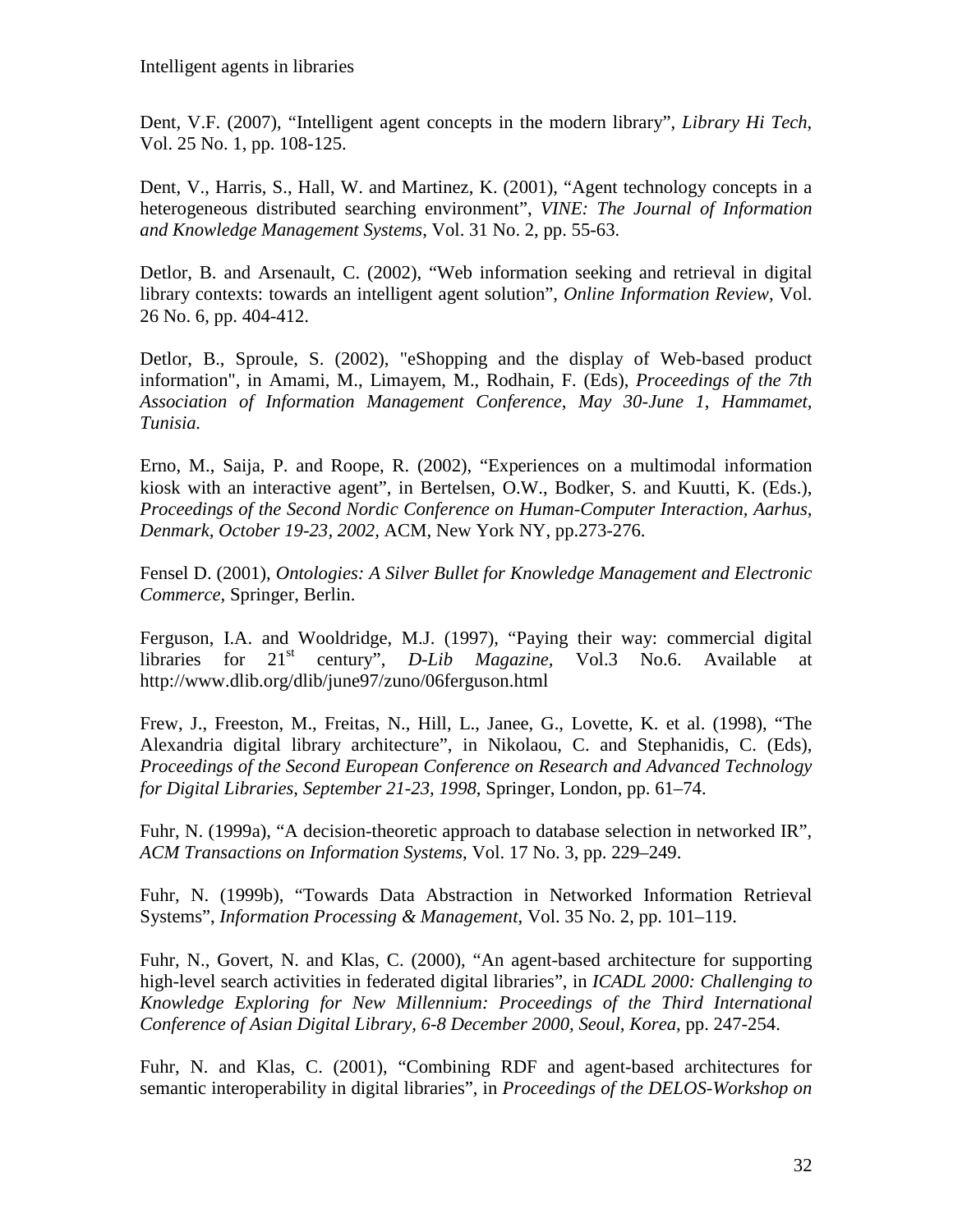*Interoperability in Digital Libraries, September 8-9, 2001, GMD-IPSI, Darmstadt, Germany*.

Garcia-Molina, H., Papakonstantinou, Y., Quass, D., Rajaraman, A., Sagiv, Y., Ullman, J. and Vassalos, V. (1997), "The TSIMMIS approach to mediation: data models and languages", *Journal of Intelligent Information Systems*, Vol. 8 No. 2, pp. 117-132.

Gauch, S., Wang, G. and Gomez, M. (1996), "Profusion: intelligent fusion from multiple, distributed search engines", *Journal of Universal Computer Science*, Vol. 2 No. 9, pp. 637-649.

Hiroshi, I. and Brygg, U. (1997), "Tangible bits: towards seamless interfaces between people, bits and atoms", in Pemberton, S. (Ed), *Proceedings of the ACM CHI 97Human Factors in Computing Systems Conference*, Atlanta, GA, March 22-27, 1997, ACM, New York, NY, pp.234-241.

Hostler, R.E., Yoon, V. Y. and Guimaraes, T. (2005), "Assessing the impact of internet agent on end users' performance", *Decision Support Systems*, Vol. 41, pp. 313-323.

Isbister, K., Nakanishi, H., Ishida, T. and Nass, C. (2000), "Helper agent: Designing an assistant for human-human interaction in a virtual meeting space", in *Proceedings of the International Conference on Human Factors in Computing Systems—CHI'00, Hague, The Netherlands, April 01-06, 2000*, ACM, New York, NY, pp. 57–64.

Ishida. T. (2002), "Digital City Kyoto: Social Information Infrastructure for Everyday Life", *Communications of the ACM*, Vol. 45, pp. 76-81.

Jung, B., Ahad, A. and Weber, M. (2005), "The affective virtual patient: an e-learning tool for social interaction training within the medical field", in *Proceeding of TESI 2005 – Training Education & Simulation International Conference, March 22-24, Maastricht, The Netherlands,* Nexus Media.

Klas, C.P., Kriewel, S. and Hemmje, M. (2008), ["An Experimental System for Adaptive](http://www.dcs.gla.ac.uk/workshops/air2008/proceedings.pdf#page=31)  [Services in Information Retrieval"](http://www.dcs.gla.ac.uk/workshops/air2008/proceedings.pdf#page=31), in Joho, H., Hopfgartner, F., Jose, J.M. and Rijsbergen, C.J. (Eds), *proceedings of Second International Workshop on Adaptive Information, AIR 2008, London, UK. 18 October, 2008*, pp. 21-24.

Klusch, M. (2001), "Information agent technology for the Internet: a survey", *Data & Knowledge Engineering*, Vol. 36, pp. 337-372.

Klusch, M., Berfamaschi, S., Edwards, P. and Petta, P. (Eds.), (2003), *Intelligent information agent: the AgentLink perspective,* Springer, Berlin.

Kriewel, S. and Fuhr, N. (2007), "Adaptive search suggestions for digital libraries", in Goh, D.H-L., Cao, T.H., Solvberg, I.T. and Rasmussen, E. (Eds.), *Digital Libraries -*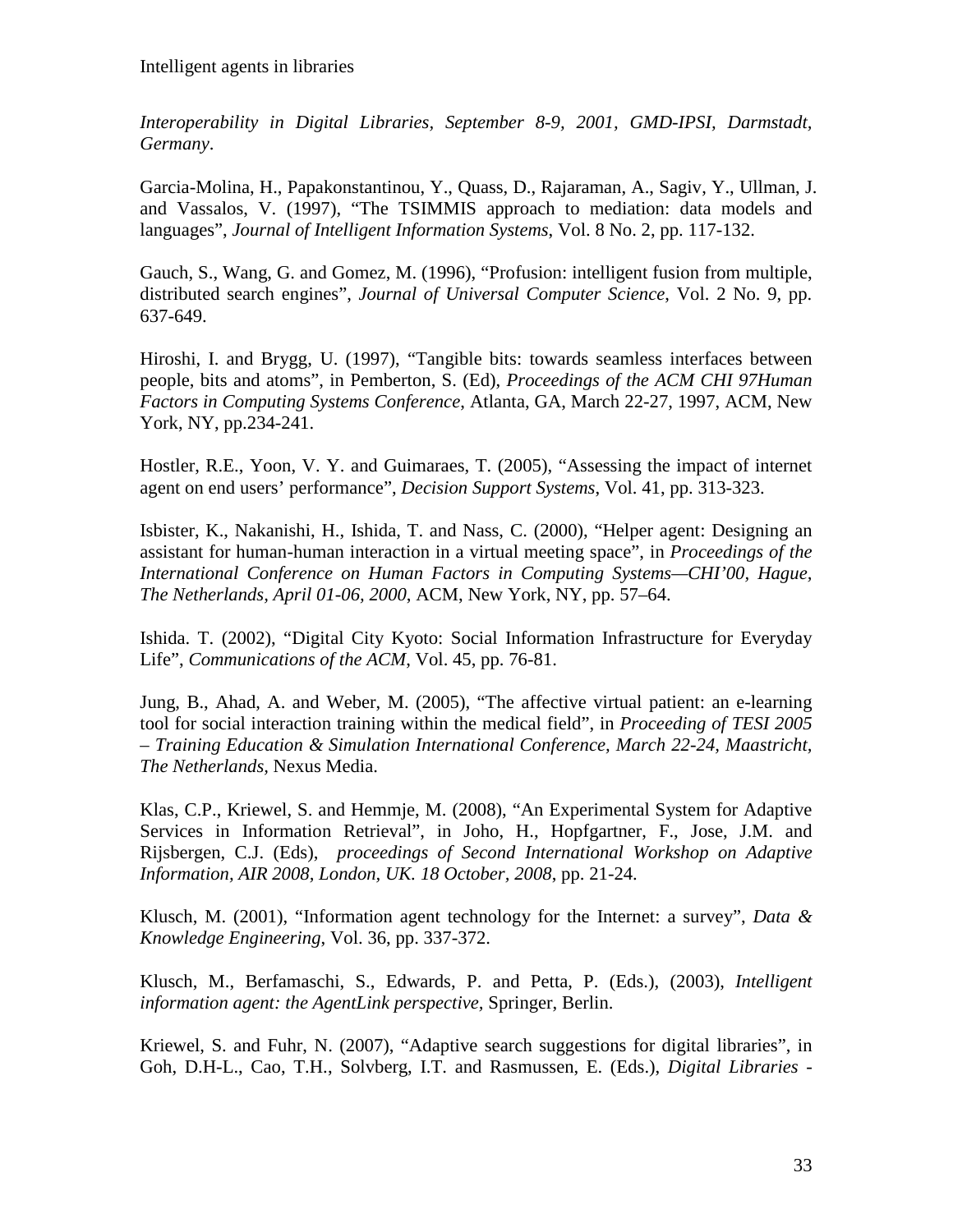*Looking Back 10 Years and Forging New Frontiers, 10th Asian Digital Libraries, ICADL 2007, Hanoi, Vietnam, December 2007,* Springer-Verlag, Berlin, pp. 220-229.

Lander, S. and Lesser, V. (1994), *Sharing meta-information to guide cooperative search among heterogeneous reusable agents*. Technical Report, University of Massachusetts, Amherst, MA, pp. 94-141.

Landwich, P., Vogel, T., Klas, C.P. and Hemmje, M. (2008), "Supporting patent retrieval in the context of iInnovation-processes by means of information visualization", in Harorimana, D. and Watkins, D. (Eds.), *Proceedings of ECKM 2008: the 9th European Conference on Knowledge Management, Southampton, UK, 4-5 September 2008*, Academic Publishing, UK, pp. 389-398.

Lanks, D. (1999), *The virtual reference desk: question Interchange profile*, ERIC Clearinghouse on Information & Technology, Syracuse, NY.

Liu, L., Pu, C. and Han, W. (2000), "XWRAP: an XML-enabled wrapper construction system for web information sources", in *Proceedings of the 16th International Conference on Data Engineering, 28 February - 3 March, 2000, San Diego, CA*, IEEE Computer Society, Los Alamitos, CA, pp. 611-621.

Liu, L., Wu, M., Xiong, L., Niu, Z. and Song, H. (2007), "Cooperative work for agentbased heterogeneous information integrated retrieval in digital libraries", in *Proceedings of the 11th International Conference on Computer Supported Cooperative Work in Design, April 26-28, 2007, Melbourne, Australia*, IEEE, pp. 395-399.

Maes, P. (1994), "Agents that reduce work and information overload", *Communications of the ACM*, Vol. 37 No. 7, pp. 30-40.

Maes, P. (1995), "Artificial life meets entertainment: lifelike autonomous agents," *Communications of the ACM*, Vol. 38 No. 11, pp. 108-114.

Medina, M.A., Chavez, J.A and Benitez, A. (2003), "Inclusion of reference agents in a virtual reference environment", in Chaves, E., Favela, J., Mejia, M. and Oliart, A. (Eds.), *Proceedings of the Fourth Mexican International Conference on Computer Science ENC2003*, *Tlaxcala, Mexico, 8-12 September 2003*, IEEE Computer Society, Los Alamitos, CA, pp. 246-251.

Medina, M.A. and Sánchez, J.A. (2002), "Agents at the reference desk: Serving information needs and constructing knowledge for wide communities of users", in *Proceedings of Memorias del XII Congreso Internacional de Electrónica, Comunicaciones y Computadoras, Conielecomp February 2002, Acapulco, México*, pp. 74−78.

Medina, M.A., Sánchez, J.A. and Castellanos, N. (2004), **"**Ontological agents model based on MAS-CommonKADS methodology", in *Proceedings of the Fourteenth*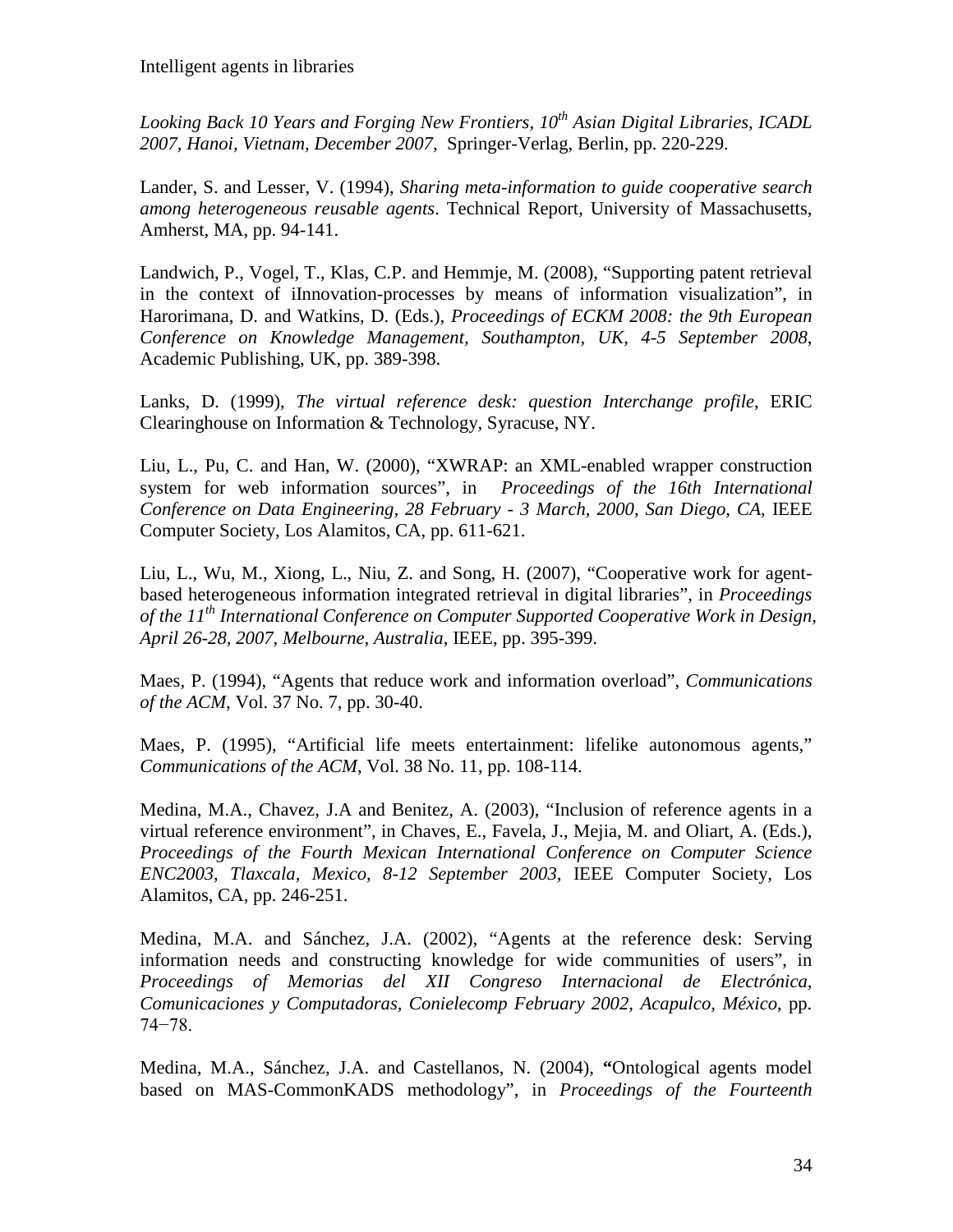*International Conference on Electronics, Communications and Computers CONIELECOMP 2004, Veracruz, Mexico, 16-18 February 2004*, IEEE Computer Society, Los Alamitos, CA, pp. 260-263.

Medina, M.A., Sánchez, J.A., Chavez, J.A and Benitez, A. (2004), **"**Designing ontological agents: an alternative to improve information retrieval in federated digital libraries", in Favela, J., Menasalvas, E. and Chavez, E. (Eds.), *Proceedings of Advances in Web Intelligence, Second International Atlantic Web Intelligence Conference, AWIC 2004, Cancún México, 16-19 May 2004,* Springer-Verlag, New York, NY, pp. 155-163.

Minami, T. (2003), "An approach towards library automation with IC-tags", *Bulletin of Kyushu Institute of Information Sciences*, Vol. 5 No. 1.

Minami, T. (2005), "Needs and benefits of massively multi book agent systems for ulibraries", in Ishida, T., Gasser, L. And Nakashima, H. (Eds.), *Proceedings of Massively Multi-Agent Systems I, First International Workshop, MMAS 2004, Kyoto, Japan, December 10-11, 2004,* Springer-Verlag, Berlin, pp. 239-253.

Minami, T. (2008), "Library services as multi agent system", in Nguyen, N.T., Jo, G.S., Howlett, R.J. and Jain, L.C. (Eds.), *Proceedings of Agent and Multi-Agent Systems: Technologies and Applications, Second KES International Symposium, KES-AMSTA 2008, Incheon, Korea, March 26-28, 2008,* Springer-Verlag, Berlin, pp. 222-231.

Nwana, H.S. and Ndumu, D.T. (1999), "A perspective on software agents research", *The Knowledge Engineering Review*, Vol. 14 No. 2, pp. 1-18.

Paepche, A., Baldonado, M., Chang, C., Cousins, S. and Garcia-Molina, H. (1999), "Using distributed objects to build the Stanford digital library InfoBus", *Computer*, Vol. 32 No. 2, pp. 80-87.

Pelletier, S.J., Pierre, S. and Hoang, H.H. (2003), "Modeling a multi-agent system for retrieving information from distributed sources", *Journal of Computing and Information Technology*, Vol. 11 No. 1, pp. 15-39.

Persson, P. (1999), "AGNETA & FRIDA: A Narrative Experience of the Web?" in *Proceeding of the AAAI*, *Fall Symposium on Narrative Intelligence, North Falmouth, MA, 4-8 November 1999*.

Pomerantz, J. and Silverstein, J. (2001), "The importance of ontology: standards for a referral tool", in Lankes, R.D. et al. (Eds.), *Implementing Digital Reference Services: Setting Standards and Making It Real Proceedings of the Third Annual Virtual Reference Desk (VRD) Conference, Orlando, FL, 11-13 November 2001*, Neal-Schuman, New York, NY.

Poole, D., Mackworth, A. and Goebel, R. (1998), *Computational Intelligence: A Logical Approach,* Oxford University Press, New York, NY.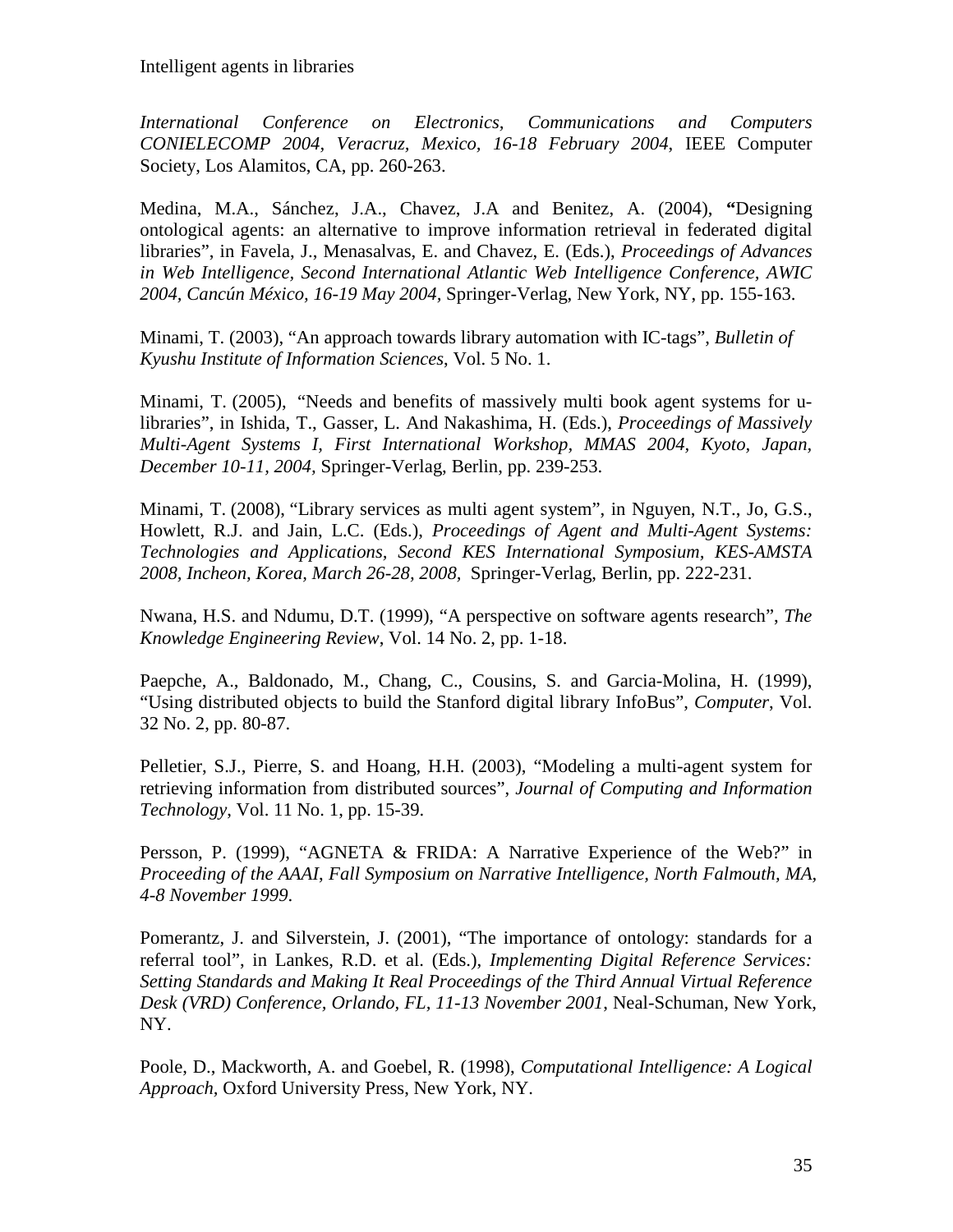Rasmusson, A., Olsson, A. and Hansen, P. (1998), "A Virtual Community Library: SICS digital library infrastructure project, research and advanced technology for digital libraries", in Nikolaou, C. and Stephanidis, C. (Eds.), *Proceedings of Research and Advanced Technology for Digital Libraries, Second European Conference, ECDL '98, Heraklion, Crete, Greece, September 21-23, 1998,* Springer, pp. 677-678.

Rizzo, R., Arrigo, M. and Munna, E. (1998), "EDGES server: developing and educational distributed agent system", in H. Maurer & R. Olson (Eds.), *Proceedings of WebNet 98: the 3rd World Conference of the WWW, Internet, and Intranet, Orlando, FL, November 7- 12, 1998*, Association for the Advancement of Computing in Education, Charlottesville, VA, pp. 6-12.

Russell, S. & Norvig, P. (2003), *Artificial Intelligence: A Modern Approach (2nd ed).* Prentice Hall, Upper Saddle River, NJ.

Saavedra, A. (2003), *Arquitectura para federación de bases de datos documentales basada en ontologías*, PhD thesis, Universidade Da Coruña, A Coruña, Galicia.

Sanchez, J.A., Garcia, A.J., Proal, c. and Fernandez, L. (2001), "Enabling the collaborative construction and reuse of knowledge through a virtual reference environment", in *Proceedings of the 7th International Workshop on Groupware, Darmstadt, Germany, 06-08 September 2001*, IEEE Computer Society, Los Alamitos, CA, pp. 90-97.

Sanchez, J.A. and Leggett, J.J. (1997), "Agent services for users of digital libraries", *Journal of Network and Computer Applications*, Vol. 20, pp. 45-58.

Sanchez, J.A., Munoz, S.N., Ramirez, L.F. and Duenas, G.C. (2002), "Distributed information retrieval from Web-accessible digital libraries using mobile agents", *Upgrade*, Vol. 3 No. 3, pp. 37-43.

Schaefer, A., Jordan, M., Klas, C. and Fuhr, N. (2005), "Active support for query formulation in virtual digital libraries: a case study with DAFFODIL", in Rauber, A., Christodoukalis, C. and Tjoa, A. (Eds), *Proceedings of the European Conference on Digital Libraries (ECDL 2005): Research and Advanced Technology for Digital Libraries, Vienna, Austria, September 18-23, 2005*, Springer-Verlag, Berlin, pp. 414-425.

Schatz, B.R., Cochrane, P.A., Chen, H. and Johnson, E.H. (1996), "Interactive term suggestion for users of digital libraries: Using subject thesauri and co-occurrence lists for information retrieval", in Fox, E.A. and Marchionini, G. (Eds.), *Proceedings of the 1st ACM International Conference on Digital Libraries*, *Bethesda, MD, 20-23 March 1996*, pp. 126–133.

Shi, X., Zhao, Y. and Dong, X. (2007), "Agent based mediation architecture for federated digital library services", in Li et al. (Eds), *Proceedings of the 2nd IEEE Asia-Pacific*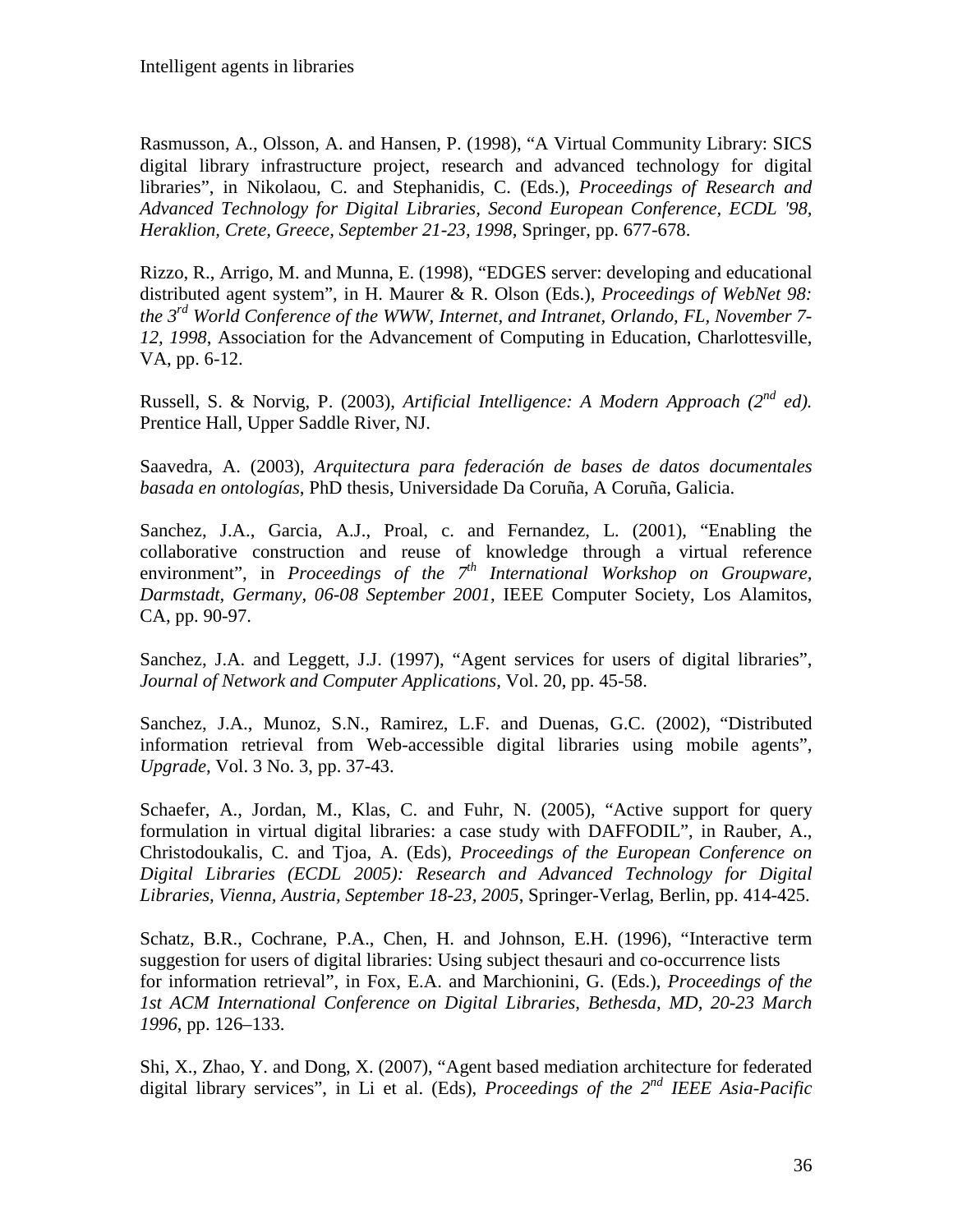*Services Computing Conference, December 11-14, 2007, Tsukuba Science City, Japan*, IEEE Computer Society, Los Alamitos, CA, pp. 375-381.

The eLib Programme Office, (1998), *MALIBU: an eLib Project*, available at <http://www.ukoln.ac.uk/services/elib/projects/malibu/>

University of Michigan, *University of Michigan Digital Library Project*, available at <http://www.si.umich.edu/UMDL/> (accessed 1 March 2010).

Voorhees, E., Gupta, N. and Johnson-Laird, B. (1995), "Learning Collection Fusion Strategies", in Fox, E.A., Ingwersen, P. and Fidel, R. (Eds.), *Proceedings of the 18th Annual International ACM SIGIR Conference on Research and Development in Information Retrieval, 09 – 13 July 1995, Seattle, WA*, ACM, New York, NY, pp. 172– 179.

Wiederhold, G. (1991), "Mediators in the architecture of future information systems", *IEEE Computer Magazine*, Vol. 25 No. 3, pp. 38-49.

Wilensky, R. (1995). "UC Berkeley's Digital Library project", *Communications of ACM*, Vol. 38 No. 4, pp. 60.

Wook, B. J., Tae, K. G. and Young, Y. H. (2001), "Timed mobile agent planning for distributed information retrieval", in *Proceedings of the fifth international conference on Autonomous agents, Montreal, Quebec, Canada, 28 May – 01 June 2001*, ACM, New York, NY, pp. 120–121.

Wooldridge, M., and Jennings, N.R. (1995), "Intelligent agents: theory and practice", *Knowledge Engineering Review,* Vol. 10 No. 2, pp. 115-152.

Wooldridge, M., Jennings, N.R. and Kinny, D. (2009), "The Gaia methodology for agentoriented analysis and design", *Autonomous Agents and Multi-Agent Systems,* Vol. 3, pp. 285-312.

Yang, Y., Rana, O.F., Walker, D.W., Georgousopoulos, C., Aloisio, G. and Williams, R. (2002), "Agent based data management in digital libraries", *Parallel Computing*, Vol. 28, pp. 773-792.

Yang, Y., Rana, O.F., Walker, D.W., Williams, R., Georgousopoulos, C., Caffaro, M. and Aloisio, G. (2005), "An agent infrastructure for on-demand processing of remotesensing archives", *International Journal of Digital Libraries*, Vol. 5, pp. 12-132.

Zalta, N.E., Allen, C. and Nodelman, U. (2001), "Stanford Encyclopedia of Philosophy: a dynamic reference work", in *Proceedings of the first ACM/IEEE - CS joint conference on digital libraries: ACM/IEEE-CS '01, Roanoke, VA, 24-28 June 2001*, ACM, New York, NY, pp. 457-477.